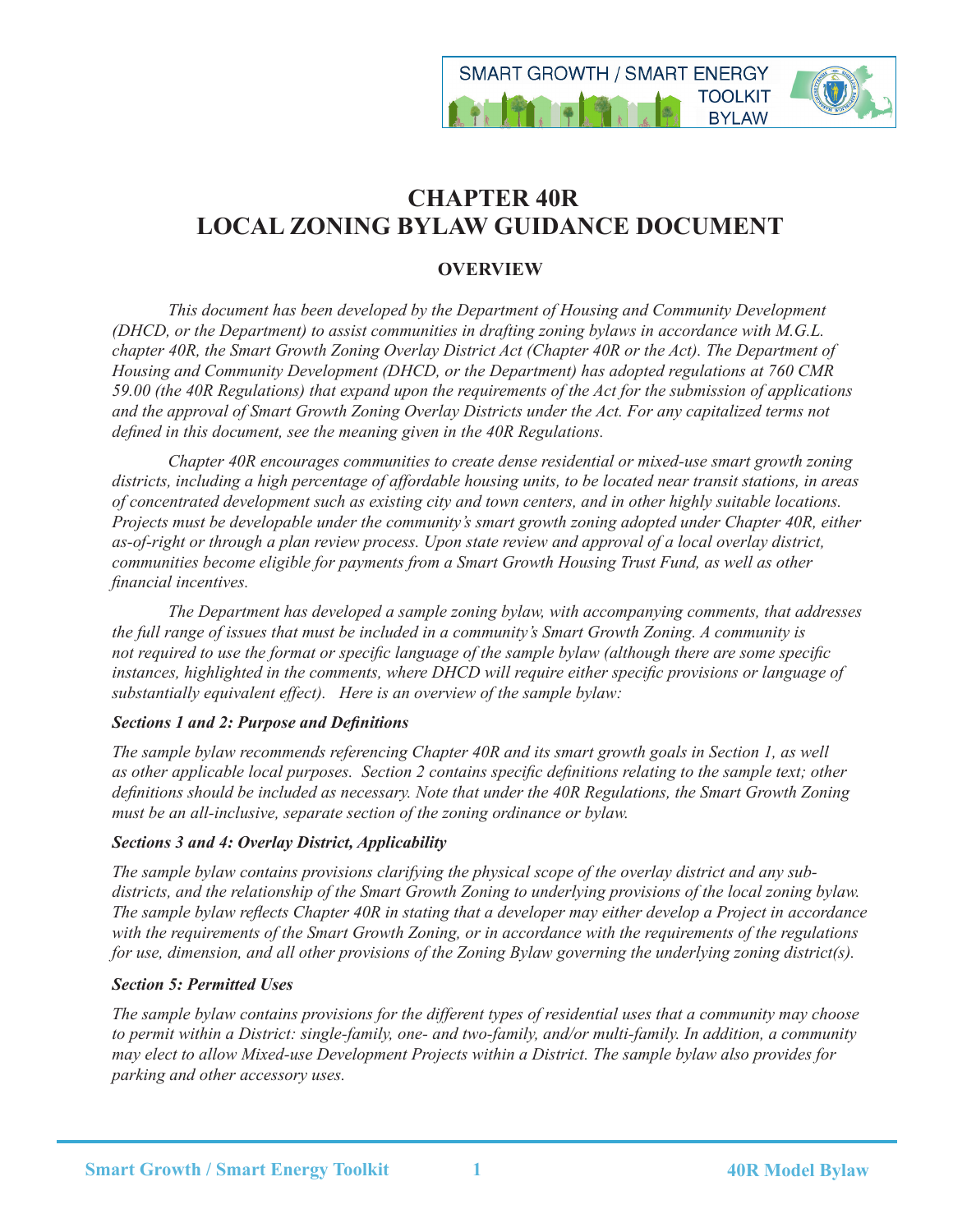# *Section 6: Affordability*

*Chapter 40R requires that under the Smart Growth Zoning, at least 20% of all units constructed within Projects of more than 12 units shall be Affordable. The Act also requires mechanisms to ensure that at least 20% of the total number of units constructed in the District will be Affordable, and it requires provisions to ensure effective monitoring and enforcement. The Department has developed detailed language in Section 6 of the sample bylaw to address these statutory provisions; it will require the Smart Growth Zoning to contain these provisions, or language of substantially equivalent effect.*

## *Sections 7 and 8: Dimensional, Density, and Parking Requirements*

*The sample bylaw includes these sections, while leaving the actual physical requirements within the District (and any sub-districts) to be defined by each community. The one provision that Chapter 40R does impose is minimum residential densities: at least 8 units per acre for single-family residential use; at least 12 units per acre for 2- and/or 3-family residential use; and at least 20 units per acre for multi-family residential use. The Smart Growth Zoning may provide for different sub-districts with different allowable uses and densities in each, so long as each sub-district meets the minimum density standards of the Act.*

#### *Sections 9 through 12: Plan Approval Process*

*A community may elect to subject some or all Projects within a District to a Plan Approval process. Chapter 40R and the Regulations spell out detailed procedural and substantive requirements for the Plan Approval process, which are reflected in these sections of the sample bylaw. Therefore, the Department will require the Smart Growth Zoning to contain these provisions, or language of substantially equivalent effect. Among other related issues, the sample bylaw addresses the phasing and segmenting of projects, and they allow the Plan Approval Authority (PAA) to issue waivers from dimensional and other requirements (but not Affordability).* 

## *Section 13: Design Standards*

*As part of the Plan Approval process, Chapter 40R allows the PAA to apply Design Standards, to ensure that a Project is complementary to adjacent buildings and structures and shall provide for high density quality development consistent with design features traditionally found in densely settled areas of the community. The Design Standards are subject to the Department's review and approval; the Department may disallow a design standard as unduly restrictive if it would add unreasonable costs or unreasonably impair the economic feasibility of Projects within the District. The Department is in the process of developing a more detailed document that will provide guidance to communities in the development of Design Standards.*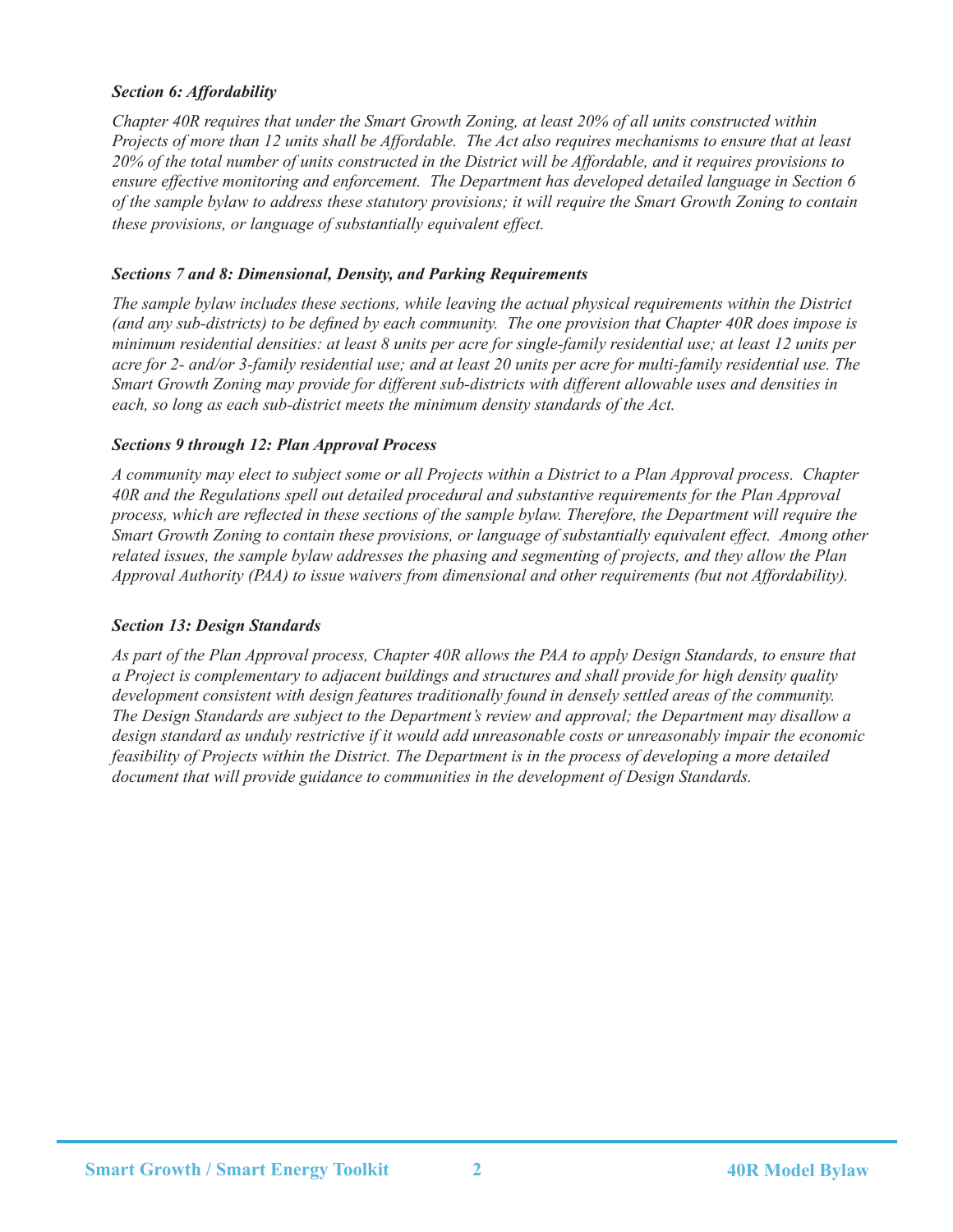# **SAMPLE ZONING BYLAW WITH COMMENTS**

*COMMENTS: The Regulations state that the Smart Growth Zoning must be all-inclusive. This means that the development of a Project within the District shall be governed solely by the Smart Growth Zoning, without reference to any standards or procedures contained elsewhere in the Zoning Bylaw.* 

# **SECTION [x]: [DISTRICT NAME] SMART GROWTH OVERLAY DISTRICT (SGOD)**

#### **1. PURPOSE**

The purpose of this Section [x] is to establish a [District Name] Smart Growth Overlay District, to encourage smart growth in accordance with the purposes of G. L. Chapter 40R.

[add other objectives as applicable]

*COMMENTS: Since the Smart Growth Zoning must be all-inclusive – that is, no other provisions of the Zoning Bylaw are applicable to a Project being developed pursuant to the Smart Growth Zoning within a District -- the Department recommends that the Smart Growth Zoning should contain a purpose section. The purpose section should state that the Smart Growth Zoning will encourage smart growth in accordance with the purposes of G.L. Chapter 40R.*

# **2. DEFINITIONS**

For purposes of this Section [x], the following definitions shall apply. All capitalized terms shall be defined in accordance with the definitions established under the Enabling Laws or Section 2.0, or as set forth in the PAA Regulations. To the extent that there is any conflict between the definitions set forth in Section 2.0 or the PAA Regulations and the Enabling Laws, the terms of the Enabling Laws shall govern.

*Administering Agency* – the local housing authority or other qualified housing entity designated by [the PAA, chief executive, or other designated municipal official], pursuant to Section 6.2, to review and implement the Affordability requirements affecting Projects under Section 6.0.

*Affordable Homeownership Unit* - an Affordable Housing unit required to be sold to an Eligible Household.

*Affordable Housing* - housing that is affordable to and occupied by Eligible Households.

*Affordable Housing Restriction* - a deed restriction of Affordable Housing meeting statutory requirements in G.L. Chapter 184, Section 31 and the requirements of Section 6.5 of this Bylaw.

*Affordable Rental Unit* - an Affordable Housing unit required to be rented to an Eligible Household.

*Applicant* – the individual or entity that submits a Project for Plan Approval.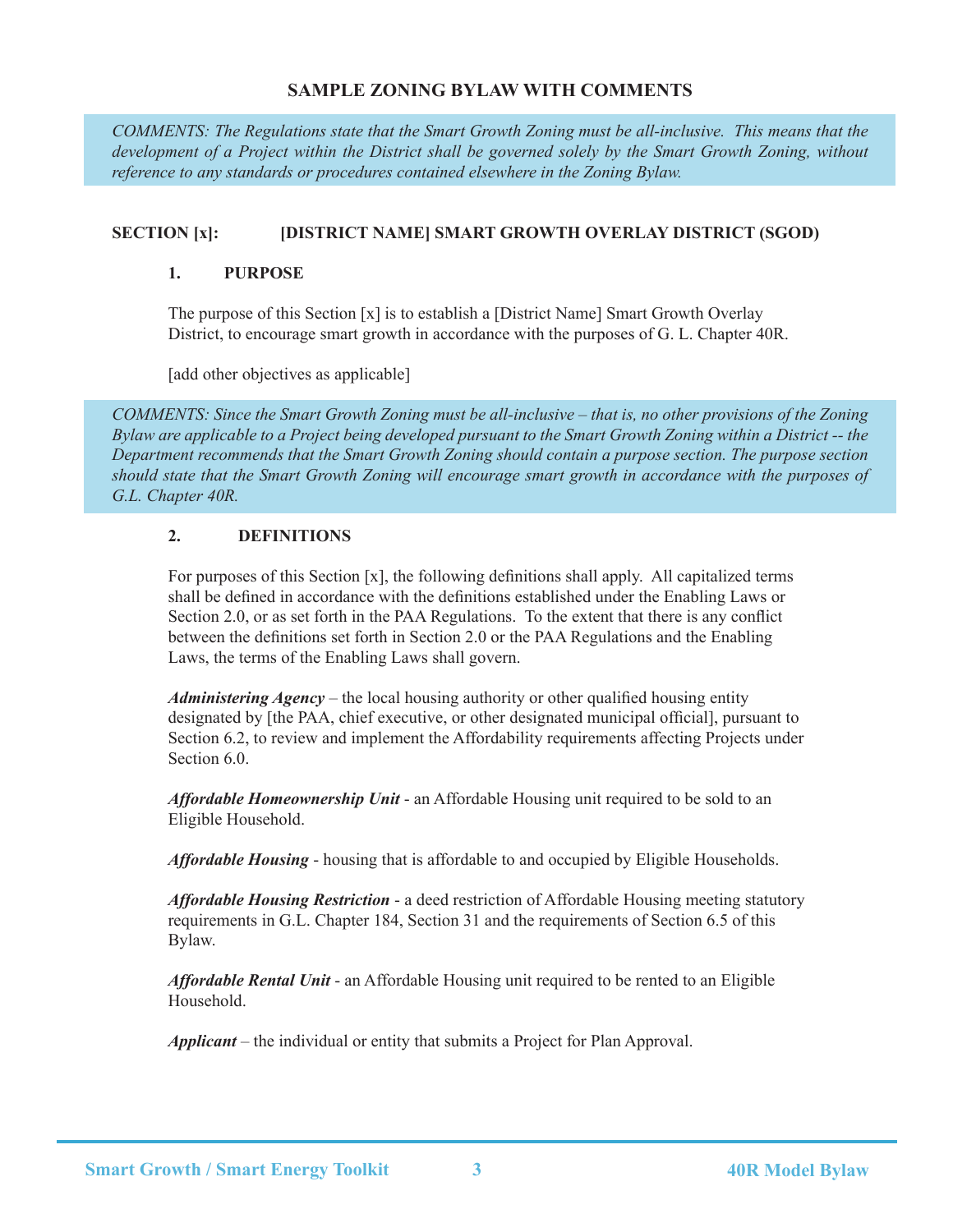*As-of-right* - a use allowed under Section 5.0 without recourse to a special permit, variance, zoning amendment, or other form of zoning relief. A Project that requires Plan Approval by the PAA pursuant to Sections 9.0 through 13.0 shall be considered an as-of-right Project**.**

**Department or DHCD** - the Massachusetts Department of Housing and Community Development.

*Design Standards* – means provisions of Section 13.0 or design standard provisions of the PAA Regulations, made applicable to Projects within the SGOD that are subject to the Plan Approval process.

*Eligible Household* - an individual or household whose annual income is less than 80 percent of the area-wide median income as determined by the United States Department of Housing and Urban Development (HUD), adjusted for household size, with income computed using HUD's rules for attribution of income to assets.

*COMMENTS: The Smart Growth Zoning may further decrease the maximum income limits of eligible households (below 80 percent of the area-wide median income as determined by HUD). The Municipality shall be required to prove to the Department in its submission that any such decrease will not "unduly restrict" opportunities for development within the proposed District under the Smart Growth Zoning: that means that the decrease may not add unreasonable costs or unreasonably impair the economic feasibility of proposed Projects.*

*Enabling Laws* - G.L. Chapter 40R and 760 CMR 59.00.

*Mixed-Use Development Project* – a Project containing a mix of residential uses and nonresidential uses, as allowed in Section 5.2, and subject to all applicable provisions of this Section [x].

*PAA Regulations* – the rules and regulations of the PAA adopted pursuant to Section 9.3.

*Plan Approval* - standards and procedures which [certain categories of] Projects in the SGOD must meet pursuant to Sections 9.0 through 13.0 and the Enabling Laws.

*COMMENTS: A Municipality has the option, in Section 9.1, either to subject all Projects within the SGOD to the Plan Approval process, or to limit the review process to certain categories of Projects.*

*Plan Approval Authority (PAA)* - The local approval authority authorized under Section 9.2 to conduct the Plan Approval process for purposes of reviewing Project applications and issuing Plan Approval decisions within the SGOD.

*Project* - a Residential Project or Mixed-use Development Project undertaken within the SGOD in accordance with the requirements of this Section [x].

*Residential Project* - a Project that consists solely of residential, parking, and accessory uses, as further defined in Section 5.1.

*SGOD* – the Smart Growth Overlay District established in accordance with this Section [x].

**Zoning Bylaw** - the Zoning Bylaw of the [name of community].

[add other definitions as required, either here or in the PAA Regulations]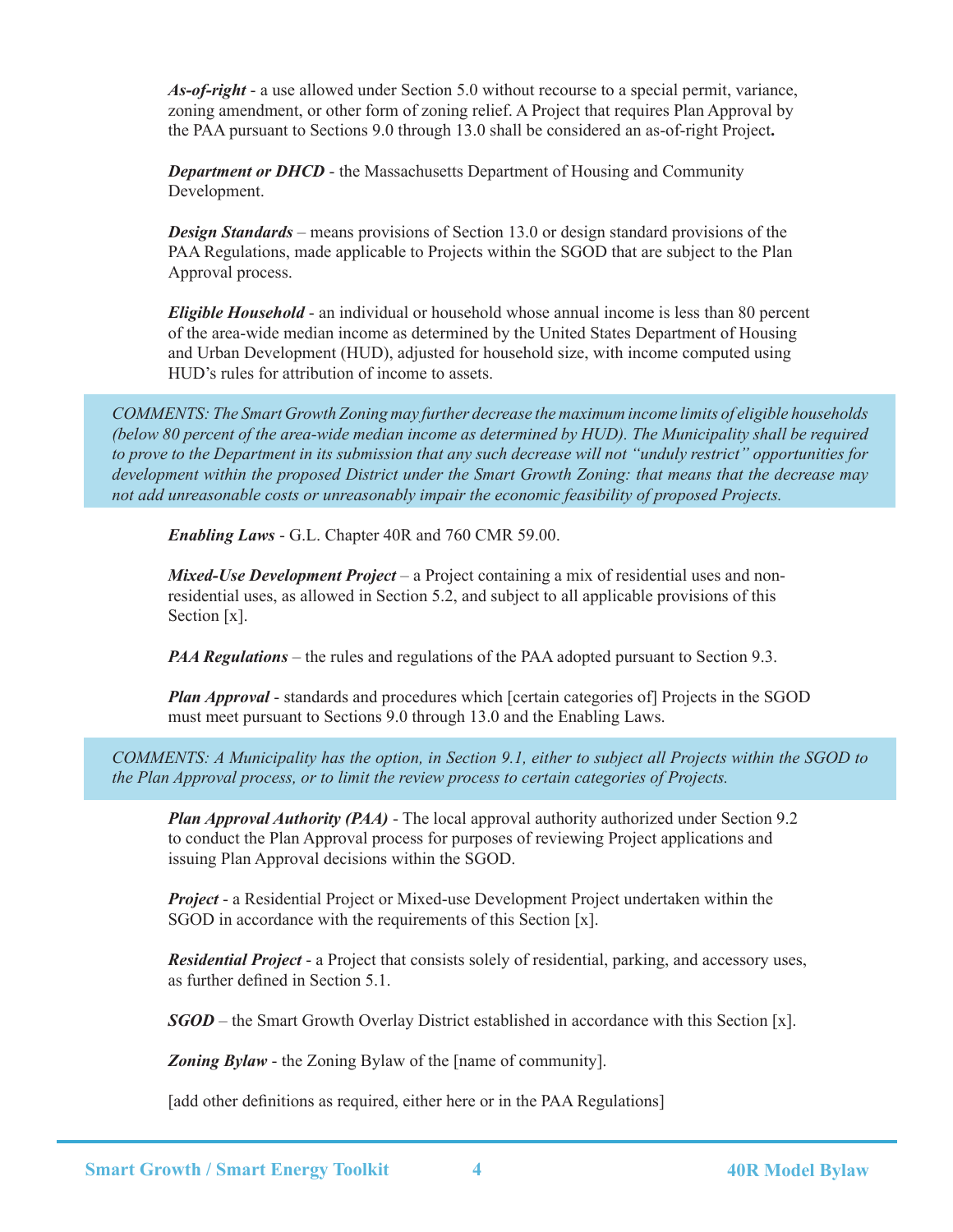*COMMENTS: Because of the requirement in the Regulations that the local Smart Growth Zoning must be all-inclusive, it must contain a definitions Section with all defined terms, rather than referring the reader to other sections of the local zoning code. In particular, to satisfy the requirements of Chapter 40R and the 40R Regulations regarding Affordable Housing, the following definitions are required by the Department:*

- *Administering Agency*
- *Affordable Homeownership Unit*
- *Affordable Housing*
- *Affordable Housing Restriction*
- *Affordable Rental Unit*
- *Eligible Household*

*The sample bylaw includes certain definitions required by the text. Other definitions are likely to be required (for example, terms used in relation to the use and dimensional provisions of Sections 5.0 and 7.0) The drafter may choose to locate certain text elements, including Design Standard (see Section 13.0) and certain definitions, in the PAA Regulations, rather than in the Smart Growth Zoning, Note, however, that under the 40R Regulations any change in the PAA Regulations must be reviewed and approved by the Department.*

# **3. OVERLAY DISTRICT**

**3.1 Establishment**. The [District Name] Smart Growth Overlay District, hereinafter referred to as the "SGOD," is an overlay district having a land area of approximately \_\_ acres in size that is superimposed over the underlying zoning district (s) and is shown on the Zoning Map as set forth on the map entitled "[Name of District] Smart Growth Overlay District, dated \_\_\_, prepared by \_\_\_." This map is hereby made a part of the Zoning By-law and is on file in the Office of the [Town/City] Clerk.

*COMMENTS: The Smart Growth Zoning must specify that the District is an overlay district. The Department*  will further require that the Smart Growth Zoning sufficiently identify the smart growth district overlay map. *The Smart Growth Zoning must state that the map is part of the local zoning bylaw and is on file in the office of the municipal clerk.*

**3.2 Subdistricts.** The SGOD contains the following subdistricts: [Single-family Subdistrict / Multi-family Subdistrict / Mixed-use Subdistrict / Non-residential Subdistrict / Substantially Developed Subdistrict].

*COMMENTS: A District may contain one or more sub-districts. The Smart Growth Zoning may limit a subdistrict to certain type(s) of residential use(s), or the minimum allowable density may vary for the permitted residential use(s) so long as each residential sub-district meets the minimum allowable as-of-right density requirements (see COMMENTS under Section 7.0).* 

*Chapter 40R authorizes municipalities to permit business, commercial or other uses that are consistent with primary residential use. Therefore, a District may also contain one or more sub-districts in which Mixed-use Development Projects are allowed, or in which only non-residential uses are allowed.*

*If a District includes "Substantially Developed Land," as defined under the 40R Regulations, it may contain a separate Substantially Developed Sub-district. See COMMENTS under Section 5.0 for permitted uses within a Substantially Developed Sub-district, and under Section 7.0 below for dimensional requirements applying within a Substantially Developed Sub-district.*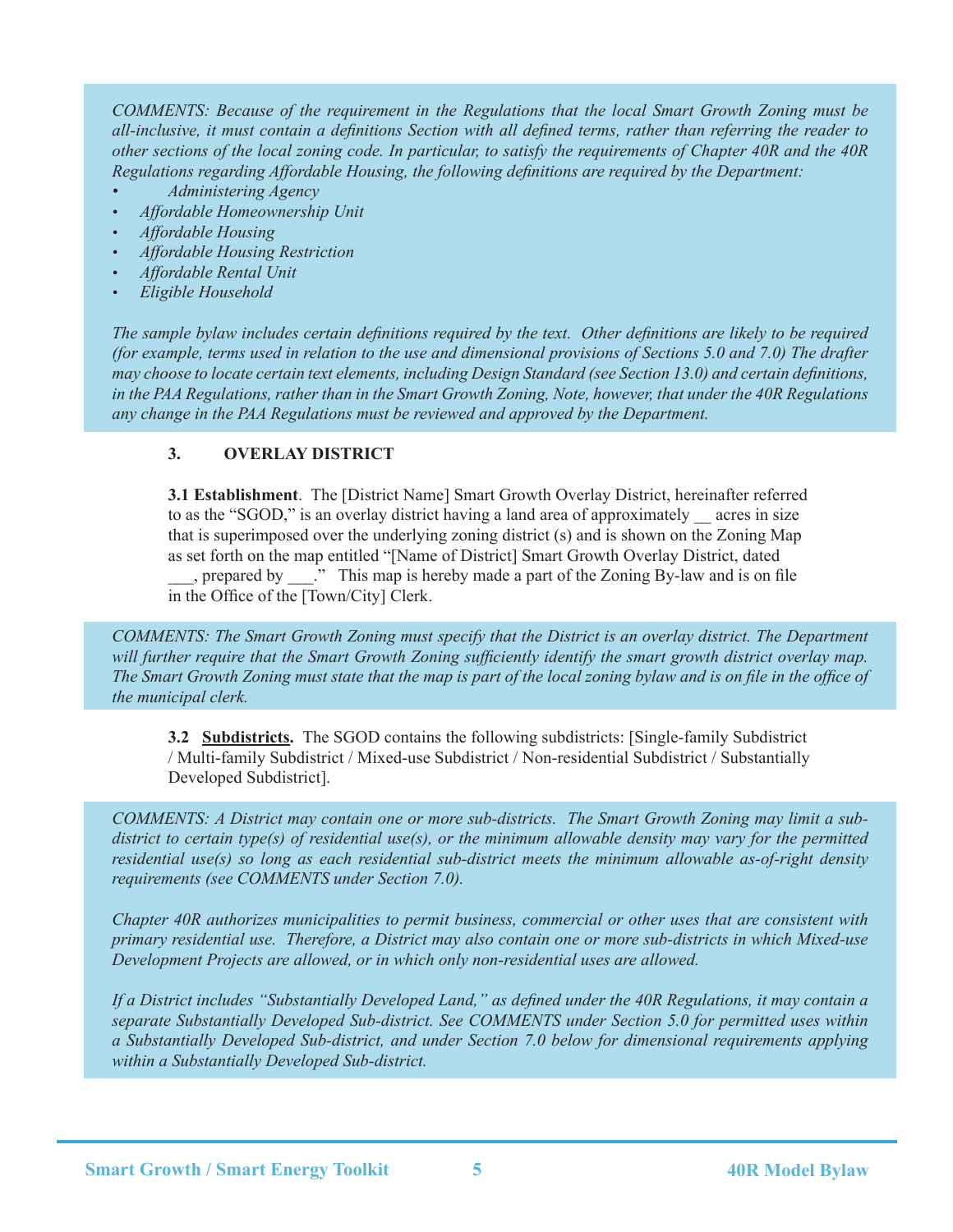# **4. APPLICABILITY OF SGOD**

**4.1 Applicability of SGOD.** An applicant may seek development of a Project located within the SGOD in accordance with the provisions of the Enabling Laws and this Section [x], including a request for Plan Approval by the PAA, if necessary. In such case, notwithstanding anything to the contrary in the Zoning Bylaw, such application shall not be subject to any other provisions of the Zoning Bylaw, including limitations upon the issuance of building permits for residential uses related to a rate of development or phased growth limitation or to a local moratorium on the issuance of such permits, or to other building permit or dwelling unit limitations.

*COMMENTS: The 40R Regulations state that Projects within a District shall not be subject to limitation of the*  issuance of building permits for residential uses or a local moratorium on the issuance of such permits. Therefore, *the Smart Growth Zoning must specify that Projects in the SGOD are not subject to any such provisions within the Zoning Bylaw. It is also recommended that the Smart Growth Zoning state that a local rate of development provision (if any) does not apply to Projects in the SGOD.*

**4.2 Underlying Zoning.** The SGOD is an overlay district superimposed on all underlying zoning districts. The regulations for use, dimension, and all other provisions of the Zoning Bylaw governing the underlying zoning district(s) shall remain in full force, except for those Projects undergoing development pursuant to this Section [x]. Within the boundaries of the SGOD, a developer may elect either to develop a Project in accordance with the requirements of the Smart Growth Zoning, or to develop a project in accordance with requirements of the regulations for use, dimension, and all other provisions of the Zoning Bylaw governing the underlying zoning district(s).

*COMMENTS: Chapter 40R and the 40R Regulations state that within the boundaries of a District, a developer may elect either to develop a Project in accordance with the requirements of the Smart Growth Zoning, or to develop a project in accordance with the requirements of the Underlying Zoning. Therefore, for the sake of clarity the Smart Growth Zoning must acknowledge that the underlying zoning remains in effect, except for Projects specifically being developed under the Smart Growth Zoning.*

**4.3 Administration, Enforcement, and Appeals.** The provisions of this Section [x] shall be administered by the Building Commissioner, except as otherwise provided herein. Any legal appeal arising out of a Plan Approval decision by the PAA under Sections 9 through 13 shall be governed by the applicable provisions of G. L. Chapter 40R. Any other request for enforcement or appeal arising under this Section [x] shall be governed by the applicable provisions of G. L. Chapter 40A.

# **5. PERMITTED USES**

The following uses are permitted as-of-right for Projects within the SGOD.

- **1.1 Residential Projects.** A Residential Project within the SGOD may include:
- a) [Single-family, 2 and 3 family, and/or Multi-family] Residential Use(s);
- b) Parking accessory to any of the above permitted uses, including surface, garageunder, and structured parking (e.g., parking garages); and
- c) Accessory uses customarily incidental to any of the above permitted uses.

[Insert additional text if there are sub-districts within the District, and the permitted residential uses vary among the sub-districts.]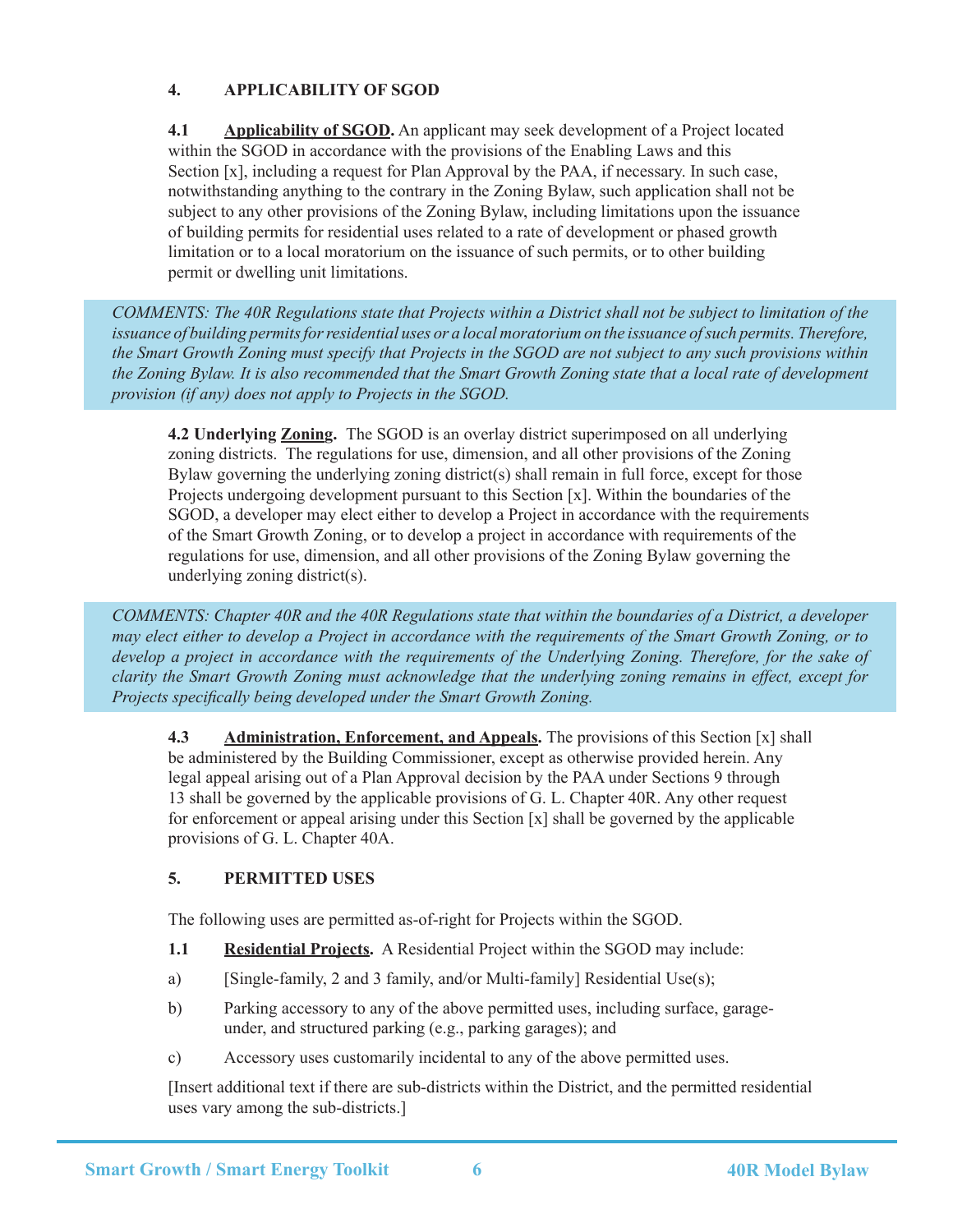*COMMENTS: Chapter 40R and the 40R Regulations state that Residential Projects must be permitted as of right, although they may be subject to Plan Approval by the PAA (see definition of "as-of-right" in Section 2 above). If there are sub-districts within the District, the Smart Growth Zoning must specify which types of residential uses are allowed within each sub-district.* 

*Note that Chapter 40R and the 40R Regulations state that within a Substantially Developed Sub-district, the Smart Growth Zoning must permit the as-of-right construction of additional housing units in existing residential buildings or additions thereto or replacements thereof. Drafters should consult with DHCD on this and other issues if the Smart Growth Zoning will include provisions for a Substantially Developed Sub-district. See also Section 7.2.*

**5.2 Mixed-use Development Projects.** A Mixed-use Development Project within the SGOD may include:

- a) [Single-family, 2 and 3 family, and/or Multi-family] Residential Use(s), provided that the minimum allowable as-of-right density requirements for residential use specified in Section 7.1 shall apply to the residential portion of any Mixed-use Development Project;
- b) Any of the following Non-residential uses: [specify permitted commercial, institutional, industrial, or other non-residential uses]
- c) Parking accessory to any of the above permitted uses, including surface, garageunder, and structured parking (e.g., parking garages); and
- d) Accessory uses customarily incidental to any of the above permitted uses.

[Insert additional text if there are sub-districts within the District, and Mixed-use Development Projects are allowed in some but not all of the sub-districts.]

*COMMENTS: Chapter 40R and the 40R Regulations state that if the Smart Growth Zoning allows Mixed-use Development Projects, such projects must also be allowed as-of-right. The minimum allowable as-of-right density requirements for residential use apply to the residential portion of a mixed-use development project. The Smart Growth Zoning may limit Mixed-use Development Projects to certain sub-districts of a District.*

*Under Chapter 40R and the 40R Regulations, provisions of the Smart Growth Zoning and/or the Design Standards may require that the non-residential elements of any Mixed-Use Development Project are planned and designed "in an integral manner to complement the residential uses, and help foster vibrant, workable, livable, and attractive neighborhoods" consistent with the smart growth goals of the Act. For further discussion of this issue, see the Design Standards guidance document.* 

The total gross floor area devoted to Non-residential uses within a Mixed-use Development Project shall not exceed [ $\frac{\%}{\%}$ ] of the total gross floor area of the Project.

*COMMENTS: The 40R Regulations state that the Smart Growth Zoning must specify the minimum portion of a mixed-use development project that must be devoted to residential use.*

**5.3 Other Uses.** Any of the following non-residential uses may be permitted as-of-right, by Plan Approval, [or by special permit]

a) [specify business, commercial, or other uses]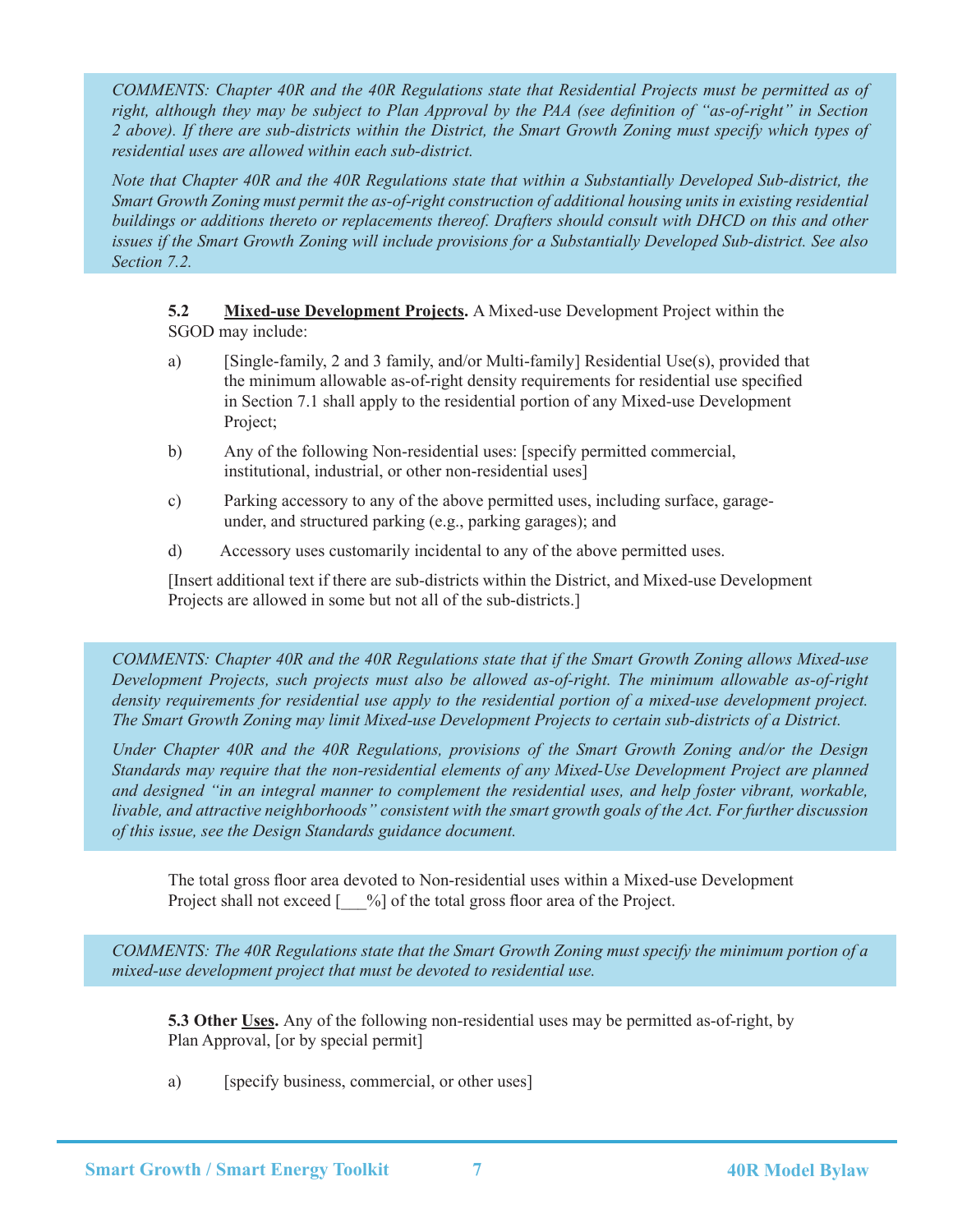*COMMENTS: Chapter 40R allows a municipality to permit business, commercial, or other uses that are consistent with the permitted primary residential use in a District. Such uses may be permitted as-of-right, through the Plan Approval process, or (in the case of projects consisting solely of non-residential uses) by special permit review.*

# **6. HOUSING AND HOUSING AFFORDABILITY**

**6.1 Number of Affordable Housing Units**. For all Projects [containing at least 13 residential units], not less than twenty percent (20%) of housing units constructed shall be Affordable Housing. For purposes of calculating the number of units of Affordable Housing required within a Project, any fractional unit of 0.5 or greater shall be deemed to constitute a whole unit. [A Project shall not be segmented to evade the Affordability threshold set forth above.]

*COMMENTS: Chapter 40R and the 40R Regulations require that under the Smart Growth Zoning, not less than 20 percent of all units constructed within Projects containing at least 13 units shall be Affordable. The 20% affordability standard and the 13-unit threshold apply to all units in a Project that is developed under the Smart Growth Zoning and is subject to this Section 6. Therefore, the Smart Growth Zoning must contain the above language.* 

*The 40R Regulations state that the Smart Growth zoning must require that Projects are not segmented to evade the size threshold for the Affordability requirements. As discussed below, the Municipality also has the option to apply the Affordability requirements to smaller Projects, or to all Projects within the District. In the latter case, the bracketed sentence on segmentation would not be required.*

*The Smart Growth Zoning and/or the Community Housing Plan shall contain mechanisms to ensure that the total number of Affordable units constructed in the District equals not less than twenty percent (20%) of the total number of all units constructed within Projects in the District. Such mechanisms might include some or all of the following:*

- *Applying the 20% affordability standard to some or all Projects with fewer than 13 units;*
- *Increasing the affordability standard beyond 20% for certain categories of Projects; and*
- *Identifying specific Projects within the District that are projected to have significantly greater than 20% of their units Affordable (for example, Projects undertaken by a local housing authority or community development corporation).*

*The Municipality shall be required to prove to the Department in its submission that its use of such mechanisms will not "unduly restrict" opportunities for development within the proposed District under the Smart Growth Zoning: that means that the mechanisms may not add unreasonable costs or unreasonably impair the economic feasibility of proposed Projects. Note that for the purposes of satisfying the twenty percent (20%) overall Affordability requirement, any project located within the geographic boundaries of the District, and which receives a comprehensive permit under M.G.L. c.40B after the date upon which the application was submitted to the Department, shall be treated as if it were a Project developed under the Smart Growth Zoning.*

**6.2 Administering Agency**. An administering agency which may be the local housing authority or other qualified housing entity (the "Administering Agency") shall be designated by the [PAA, chief executive, or other designated municipal official] (the "designating official"). In a case where the Administering Agency cannot adequately carry out its administrative duties, upon certification of this fact by the designating official or by DHCD such duties shall devolve to and thereafter be administered by a qualified housing entity designated by the designating official or, in the absence of such timely designation, by an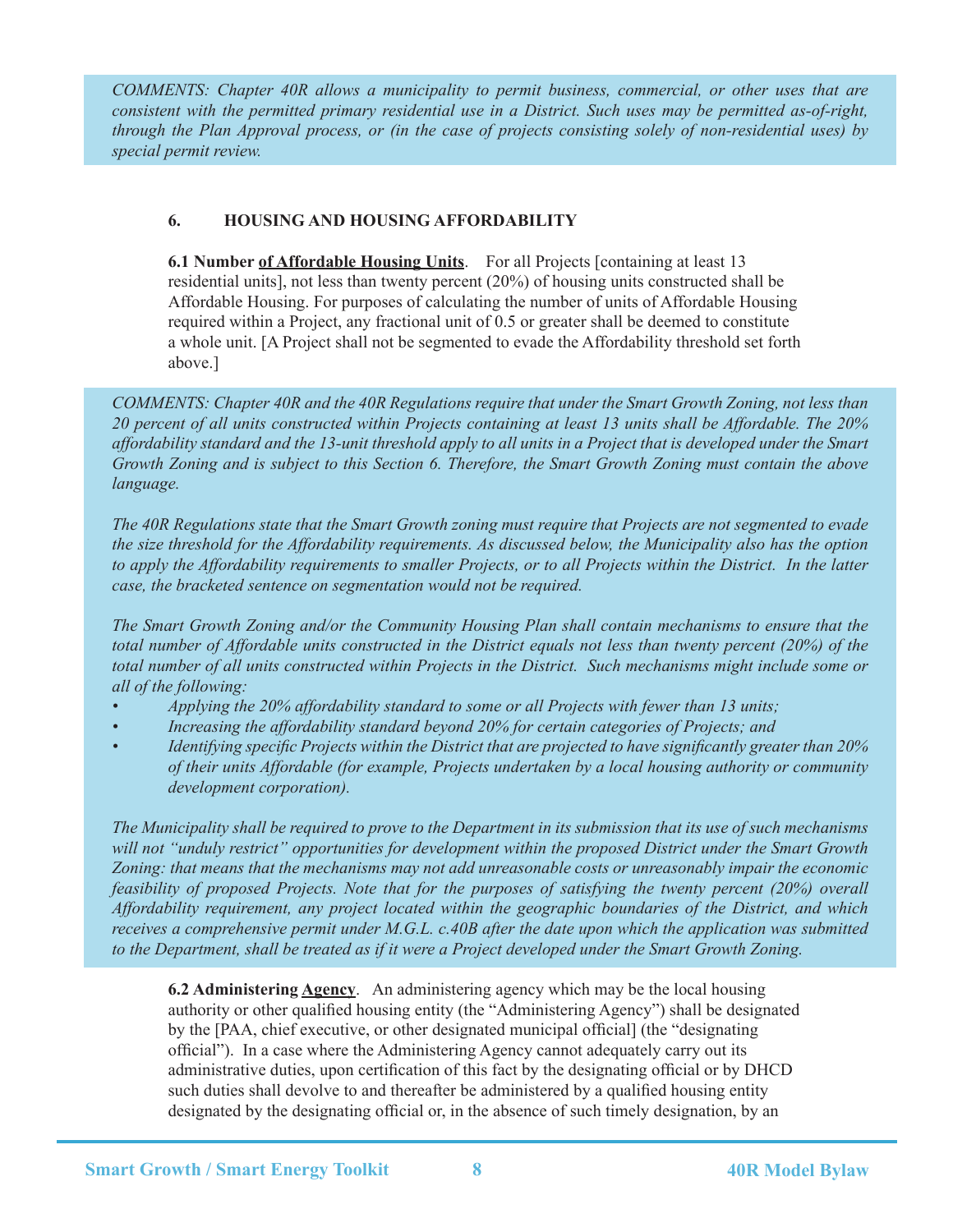entity designated by the DHCD. In any event, such Administering Agency shall ensure the following, both prior to issuance of a Building Permit for a Project within the SGOD, and on a continuing basis thereafter, as the case may be:

 1. prices of Affordable Homeownership Units are properly computed; rental amounts of Affordable Rental Units are properly computed;

 2. income eligibility of households applying for Affordable Housing is properly and reliably determined;

 3. the housing marketing and resident selection plan conform to all requirements and are properly administered;

 4. sales and rentals are made to Eligible Households chosen in accordance with the housing marketing and resident selection plan with appropriate unit size for each household being properly determined and proper preference being given; and

5. Affordable Housing Restrictions meeting the requirements of this section are recorded with the proper registry of deeds.

*COMMENTS: Chapter 40R and the 40R Regulations state that the Smart Growth Zoning shall contain provisions to ensure that there shall be effective monitoring and enforcement of the affordable housing restriction during the term of Affordability. Therefore, the Smart Growth Zoning must contain this provision, or language of substantially equal effect.*

**6.3 Submission Requirements.** As part of any application for Plan Approval for a Project within the SGOD submitted under Sections 9.0 through 13.0 (or, for Projects not requiring Plan Approval, prior to submission of any application for a Building Permit), the Applicant must submit the following documents to the PAA and the Administering Agency:

- 1) evidence that the Project complies with the cost and eligibility requirements of Section 6.4:
- 2) Project plans that demonstrate compliance with the requirements of this Section 6.3 and Section 6.5; and
- 3) a form of Affordable Housing Restriction that satisfies the requirements of Section 6.6.

These documents in combination, to be submitted with an application for Plan Approval (or, for Projects not requiring Plan Approval, prior to submission of any application for a Building Permit), shall include details about construction related to the provision, within the development, of units that are accessible to the disabled.

*COMMENTS: Chapter 40R and the 40R Regulations require within a District the development of housing which is appropriate for a diverse population, including households with children, other households, individuals, households including individuals with disabilities, and the elderly. Therefore, the Smart Growth Zoning must contain this provision, or language of substantially equal effect.*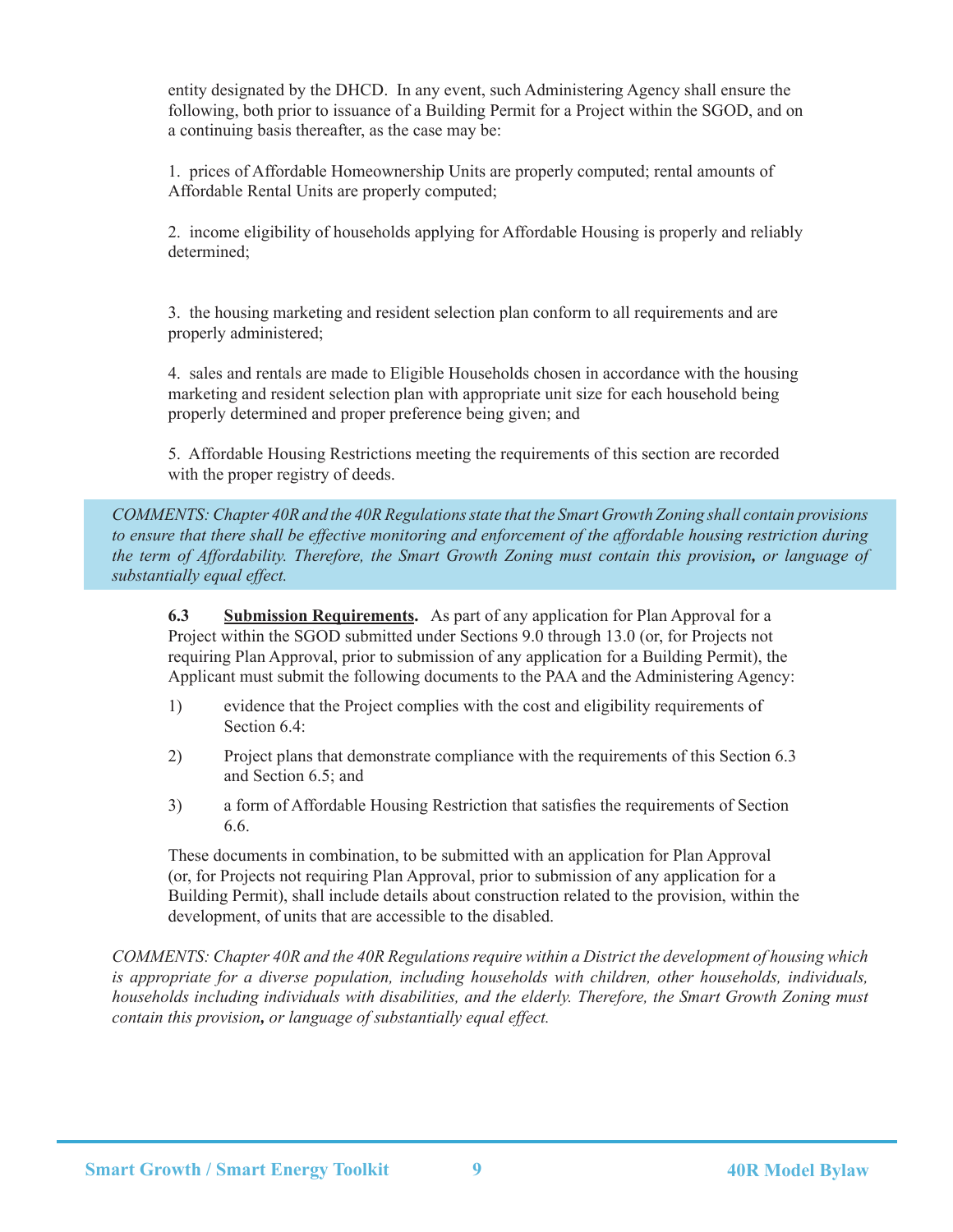**6.4 Cost and Eligibility Requirements.** Affordable Housing shall comply with the following requirements:

- 1. Affordable Housing required to be offered for rent or sale shall be rented or sold to and occupied only by Eligible Households.
- 2. For an Affordable Rental Unit, the monthly rent payment, including utilities and parking, shall not exceed 30 percent of the maximum monthly income permissible for an Eligible Household, assuming a family size equal to the number of bedrooms in the unit plus one, unless other affordable program rent limits approved by the DHCD shall apply.
- 3. For an Affordable Homeownership Unit the monthly housing payment, including mortgage principal and interest, private mortgage insurance, property taxes, condominium and/or homeowner's association fees, insurance, and parking, shall not exceed 30 percent of the maximum monthly income permissible for an Eligible Household, assuming a family size equal to the number of bedrooms in the unit plus one.

Prior to the granting of any Building Permit or Plan Approval for a Project, the Applicant must demonstrate, to the satisfaction of the Administering Agency, that the method by which such affordable rents or affordable purchase prices are computed shall be consistent with state or federal guidelines for affordability applicable to [name of community].

*COMMENTS: The Smart Growth Zoning must contain this provision, or language of substantially equal effect. Chapter 40R and the 40R Regulations require assurances in the Smart Growth Zoning that under the affordable housing restriction on an Affordable unit, it shall be occupied by an eligible household paying an affordable rent or affordable purchase price during the term of the restriction. The Smart Growth Zoning shall contain provisions specifying the method by which such affordable rents or affordable purchase prices shall be computed.*

**6.5 Design and Construction.** Units of Affordable Housing shall be finished housing units. Units of Affordable Housing shall be dispersed throughout the Project of which they are part and be comparable in initial construction quality and exterior design to the other housing units in the Project. The total number of bedrooms in the Affordable Housing shall, insofar as practicable, be proportionate to the total number of bedrooms in all units in the Project of which the Affordable Housing is part.

#### *COMMENTS: The Smart Growth Zoning must contain this provision, or language of substantially equal effect.*

**6.6 Affordable Housing Restriction**. Each Project shall be subject to an Affordable Housing Restriction which is recorded with the appropriate registry of deeds or district registry of the Land Court and which contains the following:

- 1. specification of the term of the affordable housing restriction which shall be no less than thirty years;
- 2. the name and address of the Administering Agency with a designation of its power to monitor and enforce the affordable housing restriction;
- 3. a description of the Affordable Homeownership Unit, if any, by address and number of bedrooms; and a description of the overall quantity and number of bedrooms and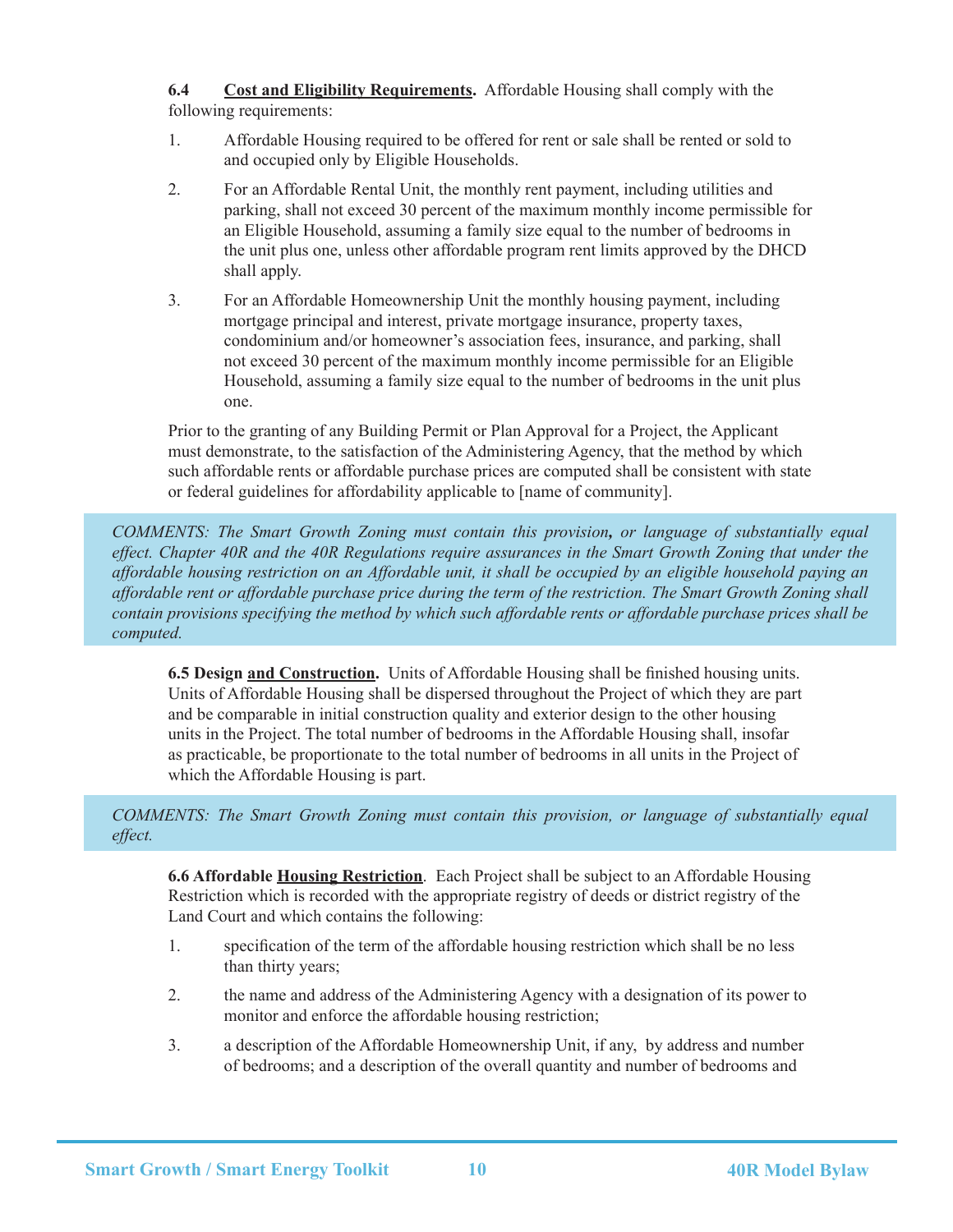number of bedroom types of Affordable Rental Units in a Project or portion of a Project which are rental. Such restriction shall apply individually to the specifically identified Affordable Homeownership Unit and shall apply to a percentage of rental units of a rental Project or the rental portion of a Project without specific unit identification.

- 4. reference to a housing marketing and resident selection plan, to which the Affordable Housing is subject, and which includes an affirmative fair housing marketing program, including public notice and a fair resident selection process. The housing marketing and selection plan may provide for preferences in resident selection to the extent consistent with applicable law; the plan shall designate the household size appropriate for a unit with respect to bedroom size and provide that the preference for such Unit shall be given to a household of the appropriate size;
- 5. a requirement that buyers or tenants will be selected at the initial sale or initial rental and upon all subsequent sales and rentals from a list of Eligible Households compiled in accordance with the housing marketing and selection plan;
- 6. reference to the formula pursuant to which rent of a rental unit or the maximum resale price of a homeownership will be set;
- 7. designation of the priority of the Affordable Housing Restriction over other mortgages and restrictions, provided that a first mortgage of a Homeownership Housing Unit to a commercial lender in an amount less than maximum resale price may have priority over the Affordable Housing Restriction if required by then current practice of commercial mortgage lenders;
- 8. a requirement that only an Eligible Household may reside in Affordable Housing and that notice of any lease of any Affordable Rental Unit shall be given to the Administering Agency;
- 9. provision for effective monitoring and enforcement of the terms and provisions of the affordable housing restriction by the Administering Agency;
- 10. provision that the restriction on an Affordable Homeownership Unit shall run in favor of the Administering Agency and/or the municipality, in a form approved by municipal counsel, and shall limit initial sale and re-sale to and occupancy by an Eligible Household;
- 11. provision that the restriction on Affordable Rental Units in a rental Project or rental portion of a Project shall run with the rental Project or rental portion of a Project and shall run in favor of the Administering Agency and/or the municipality, in a form approved by municipal counsel, and shall limit rental and occupancy to an Eligible Household;
- 12. provision that the owner[s] or manager[s] of Affordable Rental Unit[s] shall file an annual report to the Administering Agency, in a form specified by that agency certifying compliance with the Affordability provisions of this Bylaw and containing such other information as may be reasonably requested in order to ensure affordability; and
- 13. a requirement that residents in Affordable Housing provide such information as the Administering Agency may reasonably request in order to ensure affordability.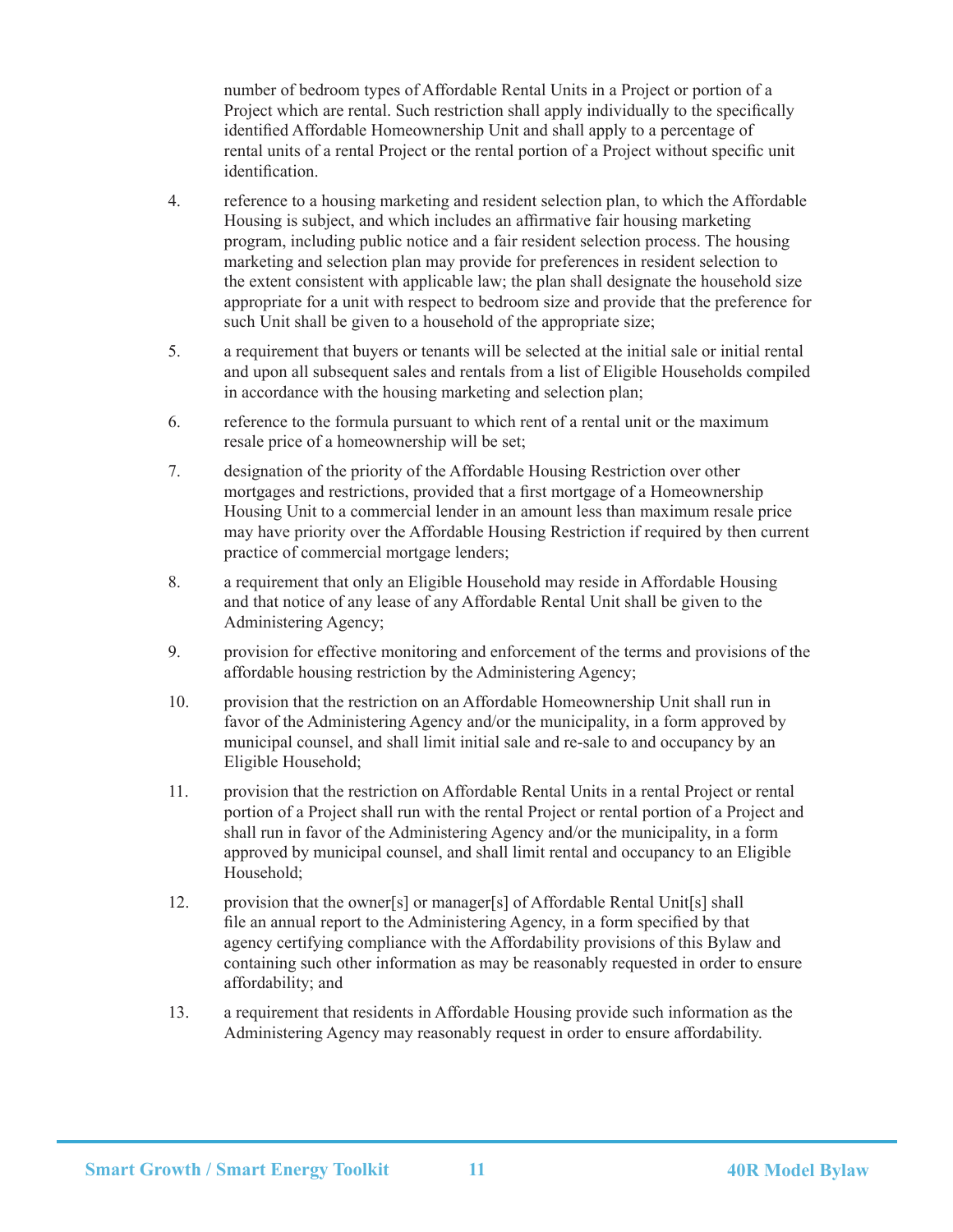*COMMENTS: Chapter 40R and the 40R Regulations state that the Smart Growth Zoning shall contain provisions to ensure that there shall be effective monitoring and enforcement of the affordable housing restriction during the term of Affordability. Therefore, the Smart Growth Zoning must contain this provision, or language of substantially equal effect.*

**6.7 Costs of Housing Marketing and Selection Plan.** The housing marketing and selection plan may make provision for payment by the Project applicant of reasonable costs to the Administering Agency to develop, advertise, and maintain the list of Eligible Households and to monitor and enforce compliance with affordability requirements. Such payment shall not exceed one-half (1/2%) percent of the amount of rents of Affordable Rental Units (payable annually) or one (1%) percent of the sale or resale prices of Affordable Homeownership Units (payable upon each such sale or resale), as applicable.

*COMMENTS: To ensure that the costs of the marketing and enforcement measures are not unduly burdensome, the Smart Growth Zoning must contain this provision, or language of substantially equal effect.*

**6.8 Age Restrictions.** Nothing in this Section [x] shall permit the imposition of restrictions on age upon all Projects throughout the entire SGOD. However, the Administering Agency may, in its review of a submission under Section 6.3, allow a specific Project within the SGOD designated exclusively for the elderly, persons with disabilities, or for assisted living, provided that any such Project shall be in compliance with all applicable fair housing laws and not less than twenty-five percent (25%) of the housing units in such a restricted Project shall be restricted as Affordable units. Any Project which includes agerestricted residential units shall comply with applicable federal, state and local fair housing laws and regulations.

*COMMENTS: Chapter 40R and the 40R Regulations state that the Smart Growth Zoning for the proposed District shall not impose restrictions on age or any other forms of occupancy restrictions upon the District as a whole. This provision does not preclude the development of specific Projects within the District that may be exclusively for the elderly, persons with disabilities, or for assisted living, provided that any such Project shall be in compliance with all applicable fair housing laws. Not less than twenty-five percent (25%) of the housing units in such a Project shall be Affordable. Therefore, the Smart Growth Zoning must contain this provision, or language of substantially equal effect.* 

**6.9 Phasing.** For any Project that is approved and developed in phases in accordance with Section 9.4, the proportion of Affordable Housing Units (and the proportion of Existing Zoned Units to Bonus Units as defined in 760 CMR 59.04 1(h)) shall be consistent across all phases.

*COMMENTS: To address the proportionality requirements of the 40R Regulations, the Smart Growth Zoning must contain this provision, or language of substantially equal effect.*

**6.10 No Waiver.** Notwithstanding anything to the contrary herein, the Affordability provisions in this Section 6.0 shall not be waived.

*COMMENTS: The 40R Regulations state that the Affordability requirements may not be waived as part of the Plan Approval process for a Project. Therefore, the Smart Growth Zoning must contain this provision.*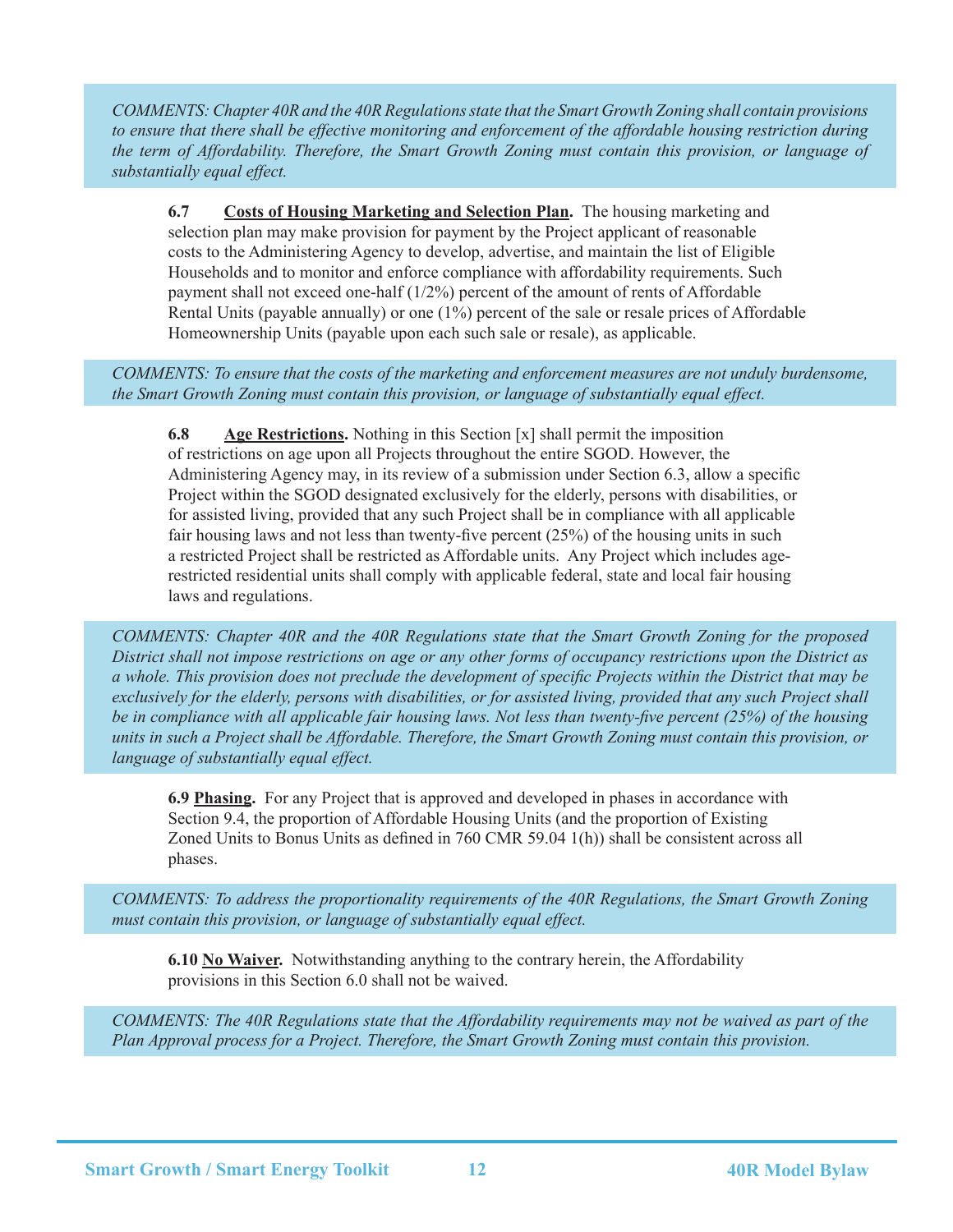# **7. DIMENSIONAL AND DENSITY REQUIREMENTS**

**7.1 Table of Requirements.** Notwithstanding anything to the contrary in this Zoning Bylaw, the dimensional requirements applicable in the SGOD are as follows:

[Insert applicable dimensional requirements. Insert additional provisions if there are subdistricts within the District, and the dimensional requirements vary among the sub-districts.]

*COMMENTS: Without limitation, the Smart Growth Zoning shall set out the dimensional, use, parking, and other standards applicable to Projects within the District (including within any Substantially Developed subdistrict) including but not limited to height limits, setbacks, lot areas, lot dimensions, unit to lot ratios, floor area ratios, lot coverage ratios, and open space ratios. (For discussion of parking ratios, parking locations, and roadway design standards, see Sections 8.0 and 13.0.)* 

*For large Projects containing multiple buildings and uses, it may preserve greater flexibility for minimum lot size, setback, and yard standards to apply to the Project site as a whole, and not to internal dimensions.* 

*The Smart Growth Zoning must provide for any one or more of the following minimum allowable as-of-right density requirements unless the Department has previously approved a density reduction:*

- *1. a density of at least 8 units per acre for Developable Land zoned for single-family residential use;*
- *2. a density of at least 12 units per acre for Developable Land zoned for 2- and/or 3-family residential use; or*
- *3. a density of at least 20 units per acre for Developable Land zoned for multi-family residential use.*

*If the SGOD is anticipated to contain only a single Project, then restricting the total number of residential units developable within the SGOD is permissible, provided that the maximum number will permit the SGOD to achieve the minimum applicable as-of right density required by chapter 40R.* 

*A District may contain one or more sub-districts. The allowable residential density and other dimensional requirements may vary within different sub-districts (even for the same permitted residential use), so long as each residential sub-district meets the minimum allowable as-of-right density requirements. For Substantially Developed Sub-districts, see COMMENTS on Section 7.2 below.*

*Under Chapter 40R and the 40R Regulations, a Municipality may adopt Design Standards to ensure that the physical character of Projects within the District will be "complementary to nearby buildings and structures," and will provide for "high-density quality development consistent with the character of building types, streetscapes, and other community features traditionally found in densely settled areas of the Municipality or in the region of the Municipality." On the possible inclusion of the Design Standards within the Smart Growth Zoning, see COMMENTS on Section 13. For discussion of the relationship between dimensional requirements and Design Standards in meeting these goals, see the Design Standards guidance document.* 

# **7.2 Dimensional Waivers in Substantially Developed Sub-district.** The PAA may, in order to encourage the development of infill housing units on undeveloped lots within a Substantially Developed Sub-district, grant a waiver to the dimensional standards of Section 7.1, in accordance with Section 11.3.

*COMMENTS: The Chapter 40R Regulations allow that for some or all of the "substantially developed land" (as defined in the Regulations) within a District, the Smart Growth Zoning need not satisfy the minimum Asof-right residential densities, so long as the allowable residential densities in the Substantially Developed sub-district are no less than those in the Underlying Zoning. Within the sub-district, the Smart Growth Zoning shall modify the dimensional and other applicable standards of the Underlying Zoning when the Smart Growth*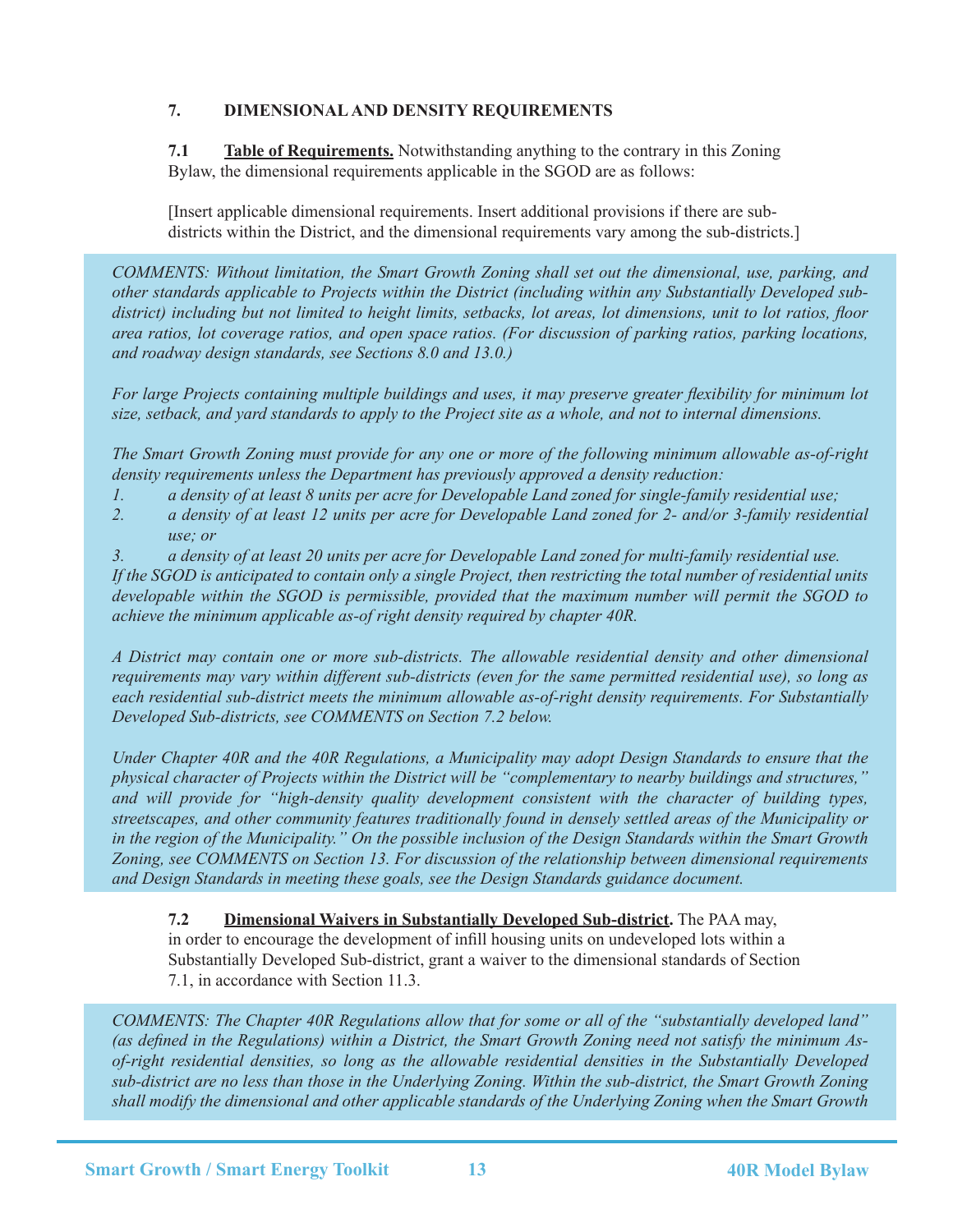*Zoning provides for a greater residential density than the Underlying Zoning, in order to permit the As-of-right construction of infill housing on existing vacant lots. The Smart Growth Zoning may impose reasonable lot area, frontage, setback and other dimensional requirements within such Substantially Developed sub-districts, consistent with neighborhood building and use patterns, and building, fire, and safety codes.*

# **8. PARKING REQUIREMENTS**

The parking requirements applicable for Projects within the SGOD are as follows.

**8.1** Number of parking spaces. Unless otherwise approved by the PAA, the following minimum [and maximum] numbers of off-street parking spaces shall be provided by use, either in surface parking, within garages or other structures, [or on-street:]:

[Insert applicable parking requirements]

The PAA may allow for additional visitor parking spaces beyond the \_\_\_ maximum spaces per unit if deemed appropriate given the design, layout and density of the proposed residential or other development. The PAA may allow for a decrease in the required parking as provided in Sections 8.2 and 8.3 below.

*COMMENTS: To support the smart growth goals of Chapter 40R and encourage alternatives to automobile travel, the Department encourages communities to consider provisions allowing the reduction of minimum parking requirements beyond what is commonly required. Particularly for locations near transit stations, defining maximum as well as minimum parking requirements can further support the smart growth goals of Chapter 40R. For further discussion of this issue, see the Design Standards guidance document.*

**8.2** Shared Parking. Notwithstanding anything to the contrary herein, the use of shared parking to fulfill parking demands noted above that occur at different times of day is strongly encouraged. Minimum parking requirements above may be reduced by the PAA through the Plan Approval process (or, for Projects not requiring Plan Approval, prior to submission of any application for a Building Permit), if the applicant can demonstrate that shared spaces will meet parking demands by using accepted methodologies (e.g. the Urban Land Institute Shared Parking Report, ITE Shared Parking Guidelines, or other approved studies).

*COMMENTS: The Department encourages communities to consider provisions allowing the reduction of minimum parking requirements if parking is shared by different uses, within Mixed-use Development Projects or otherwise.*

**8.3** Reduction in parking requirements. Notwithstanding anything to the contrary herein, any minimum required amount of parking may be reduced by the PAA through the Plan Approval process (or, for Projects not requiring Plan Approval, prior to submission of any application for a Building Permit), if the applicant can demonstrate that the lesser amount of parking will not cause excessive congestion, endanger public safety, or that lesser amount of parking will provide positive environmental or other benefits, taking into consideration:

- a) the availability of surplus off street parking in the vicinity of the use being served and/or the proximity of a bus stop or transit station;
- b) the availability of public or commercial parking facilities m the vicinity of the use being served;
- c) shared use of off street parking spaces serving other uses having peak user demands at different times;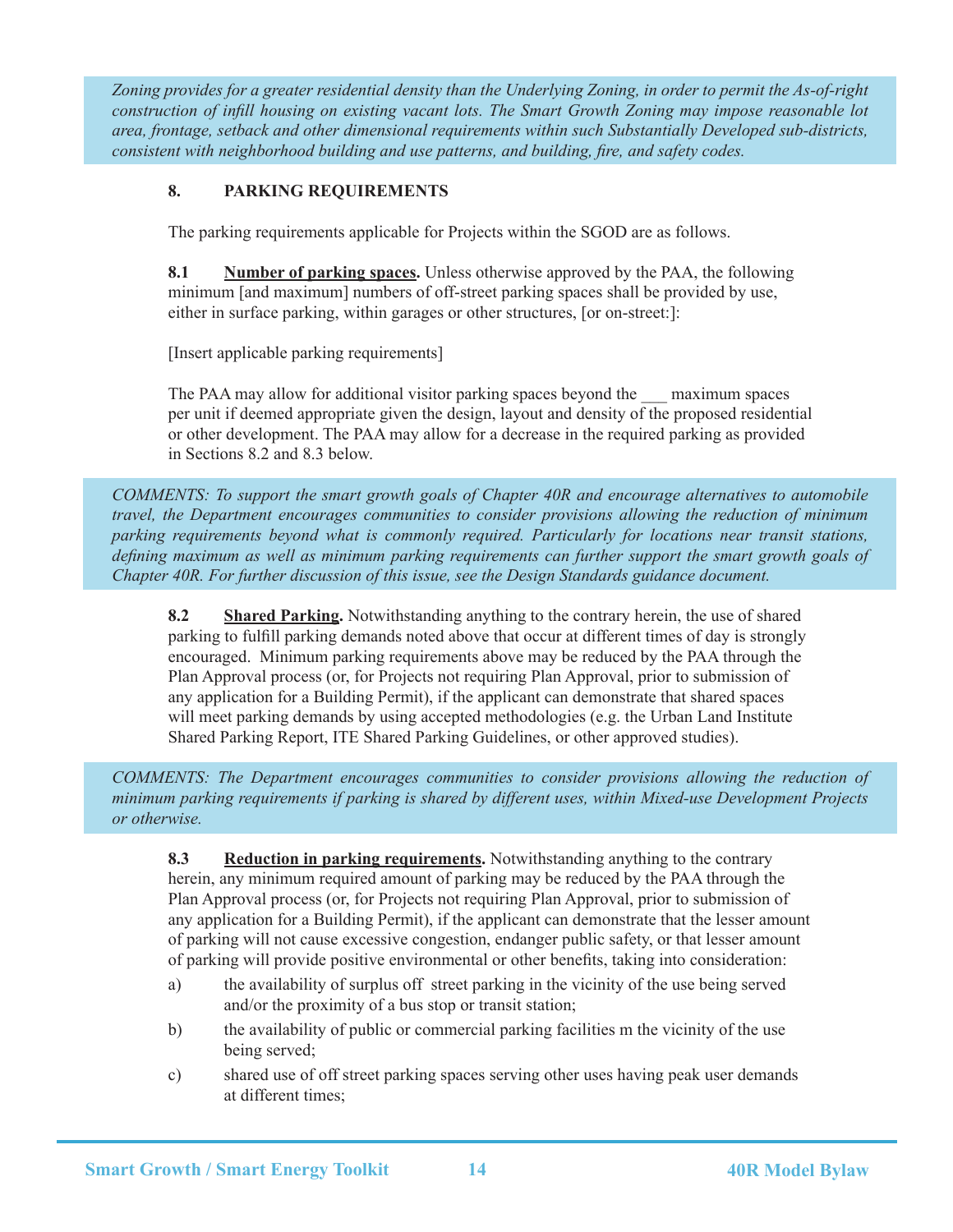- d) age or other occupancy restrictions which are likely to result in a lower level of auto usage;
- e) impact of the parking requirement on the physical environment of the affected lot or the adjacent lots including reduction in green space, destruction of significant existing trees and other vegetation, destruction of existing dwelling units, or loss of pedestrian amenities along public ways; and
- f) such other factors as may be considered by the PAA.

*COMMENTS: The Department encourages communities to consider provisions allowing the reduction of minimum parking requirements.*

**8.4 Location of Parking**. Any surface parking lot shall, to the maximum extent feasible, be located at the rear or side of a building, relative to any principal street, public open space, or pedestrian way.

*COMMENTS: For further discussion of issues relating to the location and design of parking, in order to achieve Chapter 40R's goal of creating "high-density quality development consistent with the character of building types, streetscapes, and other community features traditionally found in densely settled areas of the Municipality or in the region of the Municipality," see the Design Standards guidance document.* 

#### **9. PLAN APPROVAL OF PROJECTS: GENERAL PROVISIONS**

*The 40R Regulations state that the Plan Approval provisions of the Smart Growth Zoning and/or any separate Design Standards must be clearly written, fairly and consistently applied, and allow for flexibility and creativity, consistent with the goals of the Act. The contents of the following Sections 9.0 through 13.0 are intended to satisfy these regulatory requirements. For any community that subjects Projects to Plan Approval, the Smart Growth Zoning must contain these provisions, or language of substantially equivalent effect.*

**9.1 Plan Approval.** An Application for Plan Approval shall be reviewed by the PAA for consistency with the purpose and intent of Sections 9.0 through 13.0. Such Plan Approval process shall be construed as an as-of-right review and approval process as required by and in accordance with the Enabling Laws. The following categories of Projects shall be subject to the Plan Approval process:

- a) Any Residential Project containing at least [13] residential units;
- b) Any Mixed-use Development Project;
- [c) any project consisting solely of non-residential uses; and
- d) Any Project seeking a waiver].

*COMMENTS: The 40R Regulations state that if the Smart Growth Zoning provides for Plan Approval of Projects within the District, it shall specify the categories of Projects that will be subject to Plan Approval(defined by size, type, or otherwise). The sample bylaw suggests that a reasonable threshold of review for Residential Projects would be the size of Project that would be subject to the Affordability requirements of Section 6 – see COMMENTS on that section. The sample bylaw also suggests that all Mixed-use Development Projects and all projects consisting solely of non-residential uses should be subject to Plan Approval, to ensure that the nonresidential elements are planned and designed in an integral manner to complement the residential uses – see Sections 5.2 and 13.4.*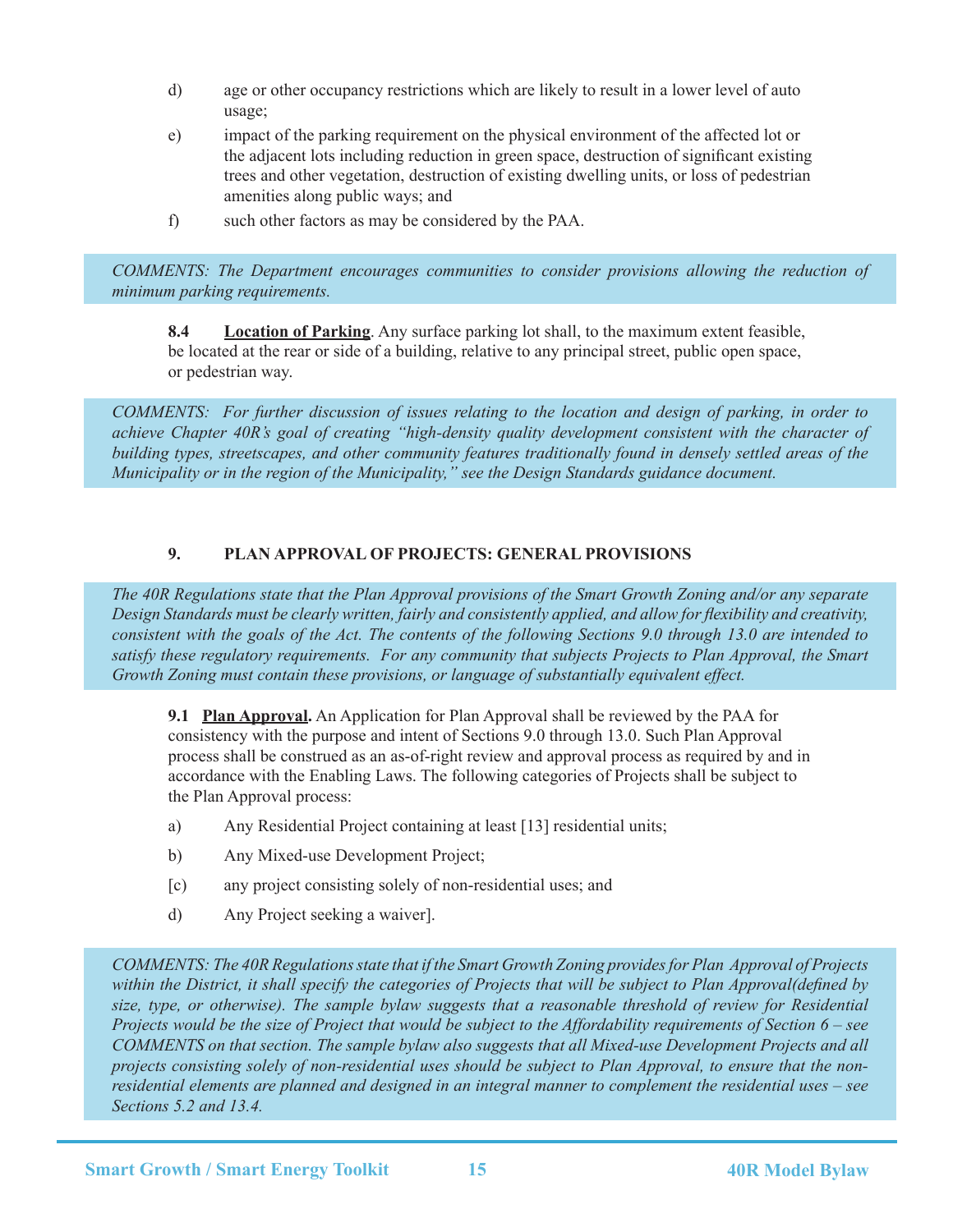**9.2** Plan Approval Authority (PAA). The [name of local approval authority], consistent with G.L. Chapter 40R and 760 CMR 59.00, shall be the Plan Approval Authority (the "PAA"), and it is authorized to conduct the Plan Approval process for purposes of reviewing Project applications and issuing Plan Approval decisions within the SGOD.

*COMMENTS: The 40R Regulations state that if the Smart Growth Zoning provides for Plan Approval of Projects within the District, it shall specify the Approving Authority. Therefore, the Department will require the Smart Growth Zoning to contain this provision if Projects are subject to Plan Approval.*

**9.3 PAA Regulations.** The Plan Approval Authority may adopt administrative rules and regulations relative to Plan Approval. Such rules and regulations must be approved by the Department of Housing and Community Development

*COMMENTS: If the Smart Growth Zoning empowers the PAA to adopt rules and regulations for the Plan Approval of Projects, such regulations must be dated and approved by DHCD.*

**9.4** Project Phasing. An Applicant may propose, in a Plan Approval submission, that a Project be developed in phases, provided that the submission shows the full buildout of the Project and all associated impacts as of the completion of the final phase, and subject to the approval of the PAA. Any phased project shall comply with the provisions of Section 6.9.

*COMMENTS: The 40R Regulations permit Projects to be phased; see also Section 11.4 below. Therefore, the Department will require the Smart Growth Zoning to contain this provision. (However, the 40R Regulations also state that the Smart Growth Zoning must require that Projects are not segmented to evade the size threshold for the Affordability requirements. See Section 6.1.)*

# **10. PLAN APPROVAL PROCEDURES**

10.1 **Preapplication.** Prior to the submittal of a Plan Approval submission, a "Concept Plan" may be submitted to help guide the development of the definitive submission for Project buildout and individual elements thereof. Such Concept Plan should reflect the following:

- 1. Overall building envelope areas;
- 2. Open space and natural resource areas; and
- 3. General site improvements, groupings of buildings, and proposed land uses.

The Concept Plan is intended to be used as a tool for both the applicant and the PAA to ensure that the proposed Project design will be consistent with the Design Standards and other requirements of the SGOD.

*COMMENTS: Voluntary pre-application provisions are recommended, although Chapter 40R does not permit a municipality to require a mandatory pre-application process.*

**10.2 Required Submittals.** An application for Plan Approval shall be submitted to the PAA on the form provided by the PAA, [along with application fee(s)] which shall be as set forth in the PAA Regulations. The application shall be accompanied by such plans and documents as may be required and set forth in the PAA Regulations. For any Project that is subject to the Affordability requirements of Section 6.0, the application shall be accompanied by all materials required under Section 6.3. All site plans shall be prepared by a certified architect, landscape architect, and/or a civil engineer registered in the Commonwealth of Massachusetts. All landscape plans shall be prepared by a certified landscape architect registered in the Commonwealth of Massachusetts. All building elevations shall be prepared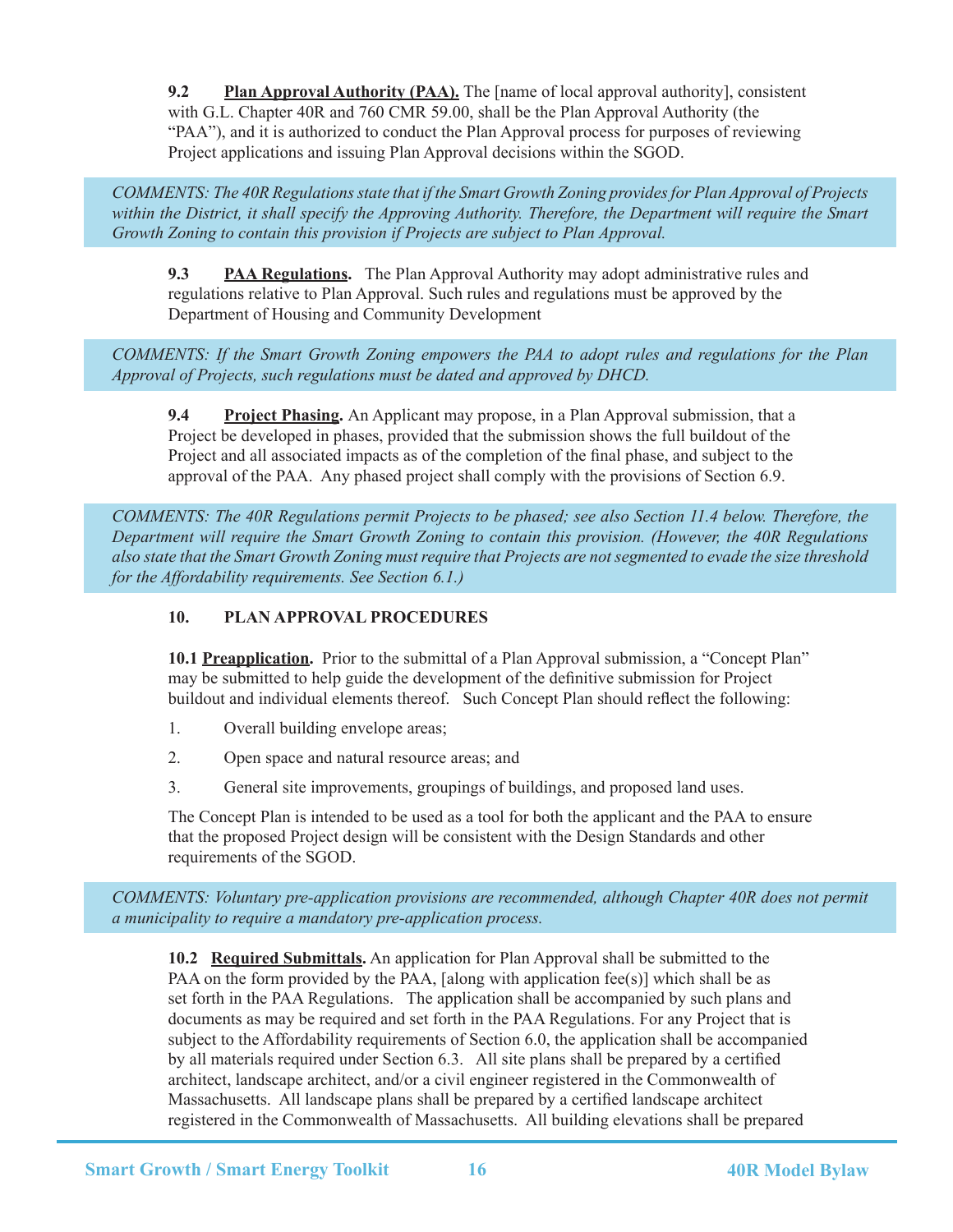by a certified architect registered in the Commonwealth of Massachusetts. All plans shall be signed and stamped, and drawings prepared at a scale of [one inch equals forty feet  $(1^{\prime\prime}=40^{\prime})$ ] or larger], or at a scale as approved in advance by the PAA.

*COMMENTS: The 40R Regulations state that if the Smart Growth Zoning provides for Plan Approval of Projects within the District, it shall specify the procedures for such review, including the contents of an application for approval of a Project. The Department recommends that the form of application, and rules governing the content of the application to be filed with the PAA, be included in the PAA Regulations, rather than including such requirements in the Smart Growth Zoning. Note that the PAA Regulations will be subject to review and approval by the Department. Where filing fees are required, documentation must be submitted justifying the required fee(s).*

**10.3 Filing.** An applicant for Plan Approval shall file the required number of copies of the application form and the other required submittals as set forth in the PAA Regulations with the [City/Town] Clerk and a copy of the application including the date of filing certified by the [City/Town] Clerk shall be filed forthwith with the PAA.

*COMMENTS: The Department will require the Smart Growth Zoning to contain this provision if Projects are subject to Plan Approval.*

**10.4 Circulation to Other Boards.** Upon receipt of the Application, the PAA shall immediately provide a copy of the application materials to the [Select Board / City Council], Board of Appeals, Board of Health, Conservation Commission, Fire Department, Police Department, Building Commissioner, Department of Public Works, the Administering Agency (for any Project subject to the Affordability requirements of Section 6.0), and other municipal officers, agencies or boards for comment, and any such board, agency or officer shall provide any written comments within 60 days of its receipt of a copy of the plan and application for approval.

*COMMENTS: If an application is to be referred to any municipal officer, agency or board, including but not limited to the Administering Agency referenced in Section 6.0, the Department will require the Smart Growth Zoning to contain this provision.*

**10.5 Hearing.** The PAA shall hold a public hearing for which notice has been given as provided in Section 11 of G.L. Chapter 40A. The decision of the PAA shall be made, and a written notice of the decision filed with the [City/ Town] Clerk, within 120 days of the receipt of the application by the [City/ Town] Clerk. The required time limits for such action may be extended by written agreement between the applicant and the PAA, with a copy of such agreement being filed in the office of the [City / Town] Clerk. Failure of the PAA to take action within said 120 days or extended time, if applicable, shall be deemed to be an approval of the Plan Approval application.

*COMMENTS: The Department will require the Smart Growth Zoning to contain this provision if Projects are subject to Plan Approval.*

**10.6 Peer Review.** The applicant shall be required to pay for reasonable consulting fees to provide peer review of the Plan Approval application, pursuant to G.L. Chapter 40R, Section 11(a). Such fees shall be held by the [City / Town] in a separate account and used only for expenses associated with the review of the application by outside consultants, including, but not limited to, attorneys, engineers, urban designers, housing consultants, planners, and others. Any surplus remaining after the completion of such review, including any interest accrued, shall be returned to the applicant forthwith.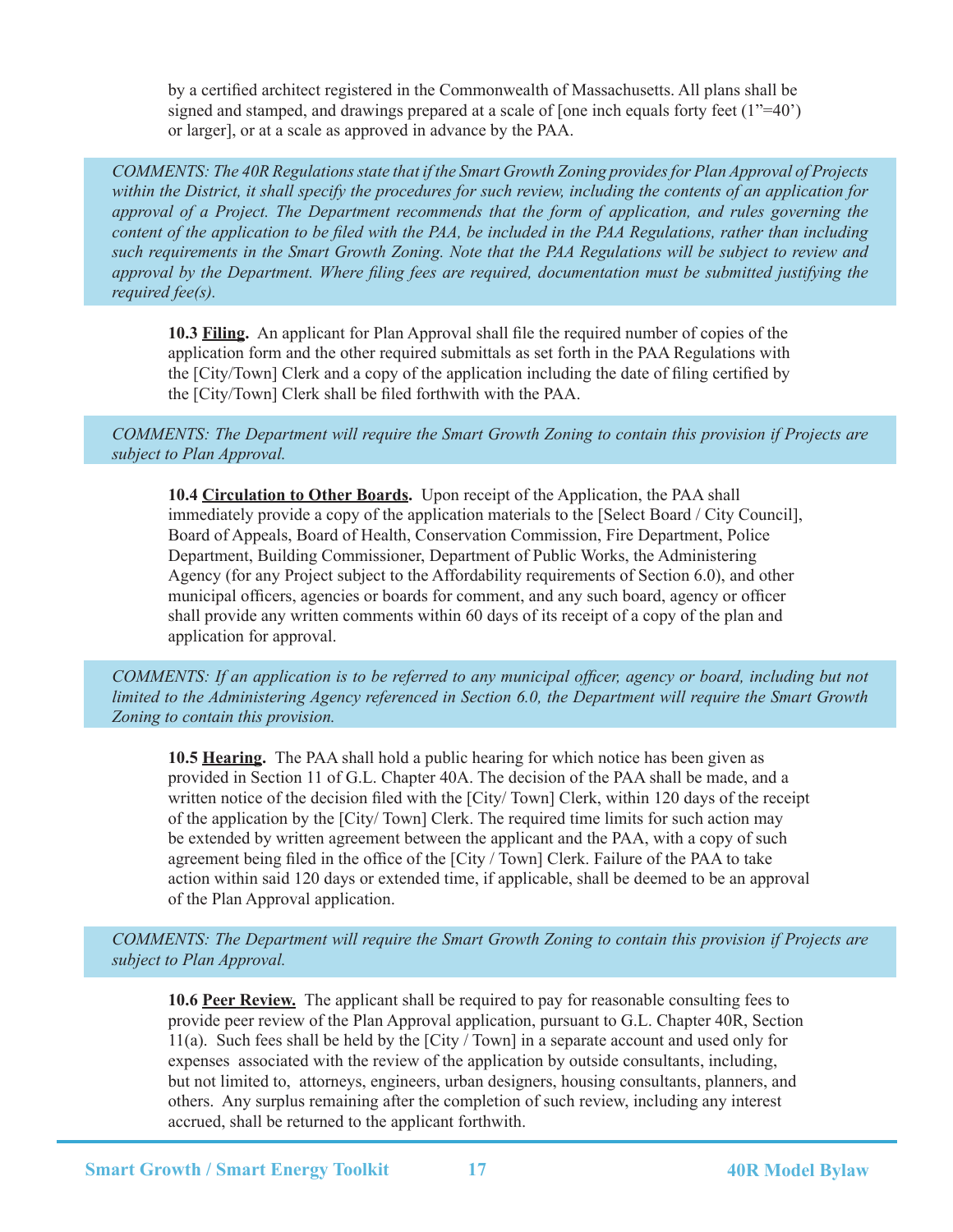*COMMENTS: If an application is to be reviewed by outside consultants, the Department will require the Smart Growth Zoning to contain this provision.*

#### **11. PLAN APPROVAL DECISIONS**

**11.1 Plan Approval.** Plan Approval shall be granted where the PAA finds that:

- 1. the applicant has submitted the required fees and information as set forth in the PAA Regulations; and
- 2. the Project as described in the application meets all of the requirements and standards set forth in this Section [x] and the PAA Regulations, or a waiver has been granted therefrom; and
- 3. any extraordinary adverse potential impacts of the Project on nearby properties have been adequately mitigated.

For a Project subject to the Affordability requirements of Section 6.0, compliance with condition (2) above shall include written confirmation by the Administering Agency that all requirements of that Section have been satisfied. The PAA may attach conditions to the Plan Approval decision that are necessary to ensure substantial compliance with this Section [x], or to mitigate any extraordinary adverse potential impacts of the Project on nearby properties.

*COMMENTS: The 40R Regulations state that if the Smart Growth Zoning provides for Plan Approval of Projects*  within the District, it shall specify the criteria upon which the Approving Authority may condition its approval. *The Department will require the Smart Growth Zoning to contain this provision if Projects are subject to Plan Approval.*

**11.2 Plan Disapproval.** A Plan Approval application may be disapproved only where the PAA finds that:

- 1. the applicant has not submitted the required fees and information as set forth in the Regulations; or
- 2. the Project as described in the application does not meet all of the requirements and standards set forth in this Section [x] and the PAA Regulations, or that a requested waiver therefrom has not been granted; or
- 3. it is not possible to adequately mitigate significant adverse project impacts on nearby properties by means of suitable conditions.

*COMMENTS: The 40R Regulations state that if the Smart Growth Zoning provides for Plan Approval of Projects within the District, it shall specify the criteria upon which the Approving Authority may disapprove a proposed Project, or condition its approval. Chapter 40R states that a proposed Project may be denied Plan Approval only on the grounds that:*

- *1) the Project does not meet the conditions and requirements set forth in the Smart Growth Zoning;*
- *2) the applicant failed to submit information and fees required by the Smart Growth Zoning and necessary for an adequate and timely review of the design of the Project or potential Project impacts; or*
- *3) it is not possible to adequately mitigate significant adverse Project impacts on nearby properties by means of suitable conditions.*

*To implement this provision, the Department will require the Smart Growth Zoning to contain this provision if Projects are subject to Plan Approval.*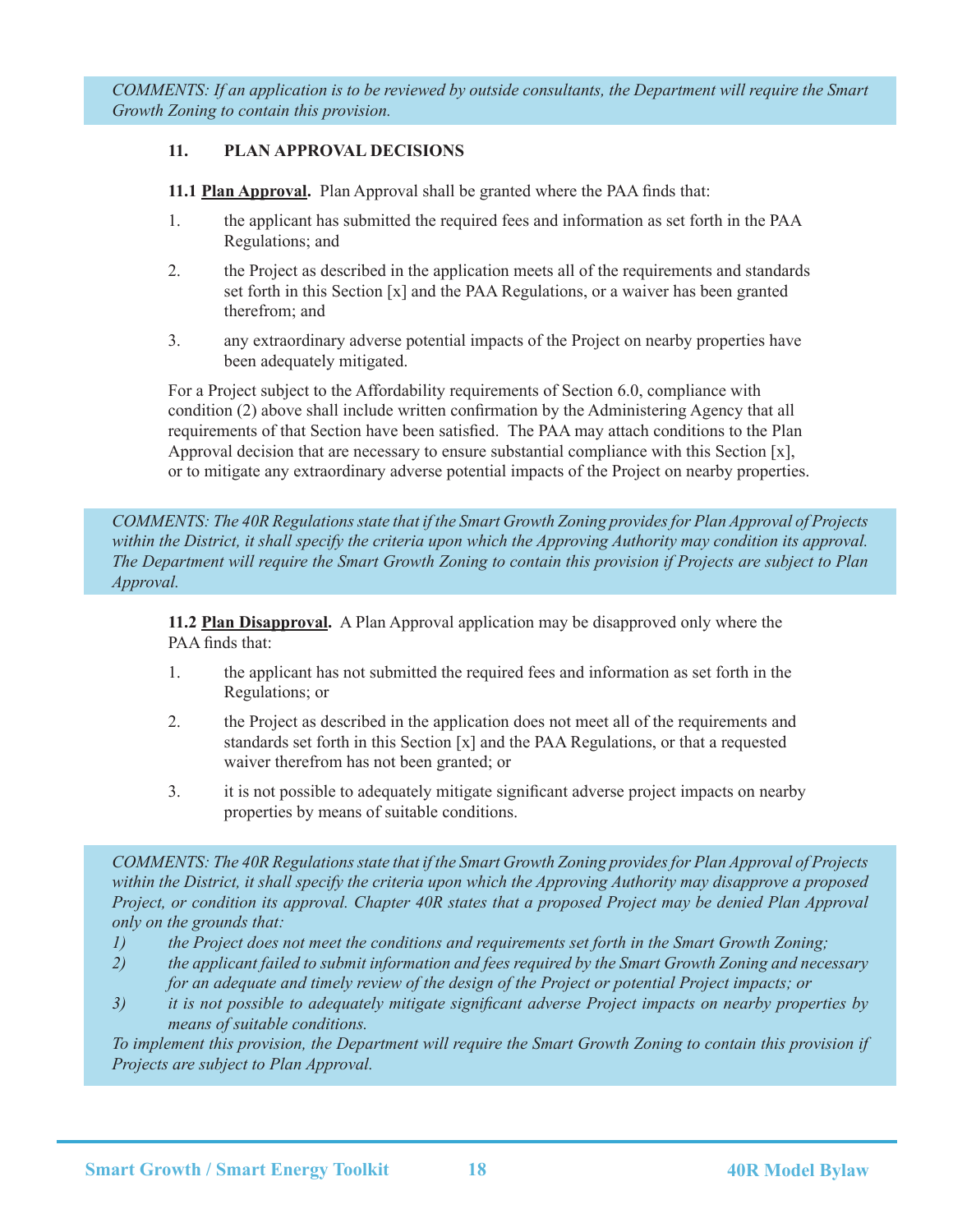**11.3 Waivers.** Upon the request of the Applicant, the Plan Approval Authority may waive dimensional and other requirements of Section [x], including the Design Standards, in the interests of design flexibility and overall project quality, and upon a finding of consistency of such variation with the overall purpose and objectives of the SGOD, or if it finds that such waiver will allow the Project to achieve the density, Affordability, mix of uses, and/or physical character allowable under this Section [x].

*COMMENTS: Chapter 40R states that the Smart Growth Zoning may allow the Approving Authority, through the Plan Approval process, to waive specific dimensional and other standards (other than Affordability requirements*) otherwise applicable to a Project, if it finds that the waiver will allow the Project to achieve the *density, Affordability, mix of uses, and/or physical character allowable under the Smart Growth Zoning, and that the Project is consistent with the Design Standards. The 40R Regulations state that the waiver criteria must be defined in the Smart Growth Zoning. Therefore, if the community intends to grant waivers through the Plan Approval process, the Smart Growth Zoning must contain this provision.*

**11.4 Project Phasing.** The PAA, as a condition of any Plan Approval, may allow a Project to be phased at the request of the Applicant, or it may require a Project to be phased for the purpose of coordinating its development with the construction of Planned Infrastructure Improvements (as that term is defined under 760 CMR 59.00), or to mitigate any extraordinary adverse Project impacts on nearby properties. For Projects that are approved and developed in phases, the proportion of Affordable to market rate units shall be consistent across all phases, and the proportion of Existing Zoned Units to Bonus Units (as those terms are defined under 760 CMR 59.00) shall be consistent across all phases.

*COMMENTS: The Chapter 40R Regulations state that the Smart Growth Zoning may permit the Plan Approval approvals of proposed Projects to be phased for the purpose of coordinating development with the construction of Planned Infrastructure Upgrades or that are required to mitigate any extraordinary adverse Project impacts on neighboring properties. For Projects that are approved and developed in phases, the proportion of Affordable units and the proportion of Existing Zoned Units to Bonus Units shall be consistent across all phases. Therefore, the Department will require the Smart Growth Zoning to contain this provision if Projects are subject to Plan Approval.*

**11.5 Form of Decision.** The PAA shall issue to the applicant a copy of its decision containing the name and address of the owner, identifying the land affected, and the plans that were the subject of the decision, and certifying that a copy of the decision has been filed with the [City / Town] Clerk and that all plans referred to in the decision are on file with the PAA. If twenty (20) days have elapsed after the decision has been filed in the office of the [City / Town] Clerk without an appeal having been filed or if such appeal, having been filed, is dismissed or denied, the [City/Town] Clerk shall so certify on a copy of the decision. If a plan is approved by reason of the failure of the PAA to timely act, the [City/ Town] Clerk shall make such certification on a copy of the application. A copy of the decision or application bearing such certification shall be recorded in the registry of deeds for the county and district in which the land is located and indexed in the grantor index under the name of the owner of record or recorded and noted on the owner's certificate of title. The fee for recording or registering shall be paid by the applicant.

*COMMENTS: The Department will require the Smart Growth Zoning to contain this provision if Projects are subject to Plan Approval.*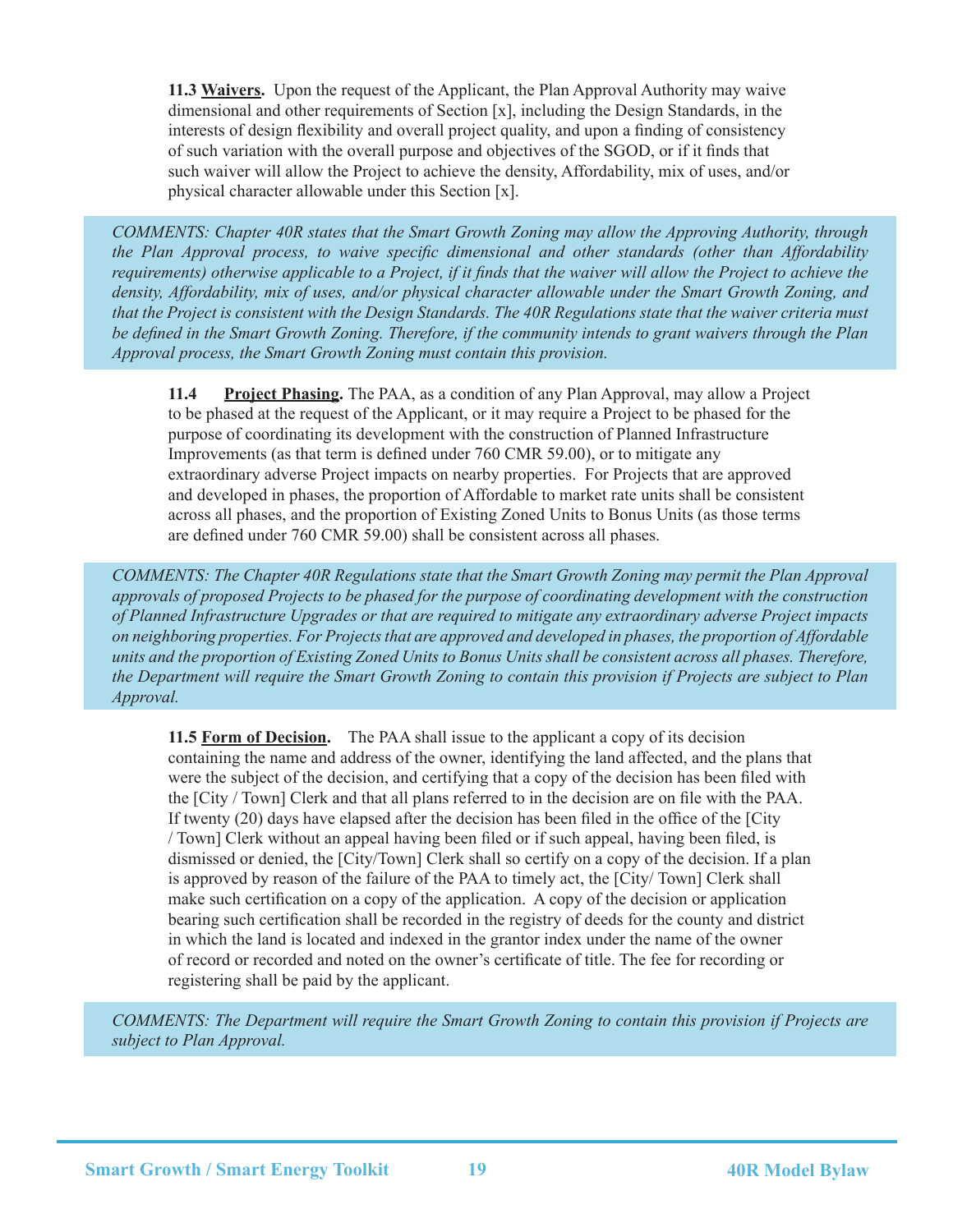**11.6 Validity of Decision.** A Plan Approval shall remain valid and shall run with the land indefinitely, provided that construction has commenced within two years after the decision is issued, which time shall be extended by the time required to adjudicate any appeal from such approval and which time shall also be extended if the Project proponent is actively pursuing other required permits for the Project or there is other good cause for the failure to commence construction, or as may be provided in a Plan Approval for a multi-phase Project.

*COMMENTS: The Department recommends that the Smart Growth Zoning contain this provision if Projects are subject to Plan Approval.*

# **12. CHANGE IN PLANS AFTER APPROVAL BY PAA**

**12.1 Minor Change.** After Plan Approval, an applicant may apply to make minor changes in a Project involving minor utility or building orientation adjustments, or minor adjustments to parking or other site details that do not affect the overall buildout or building envelope of the site, or provision of open space, number of housing units, or housing need or affordability features. Such minor changes must be submitted to the PAA on redlined prints of the approved plan, reflecting the proposed change, and on application forms provided by the PAA. The PAA may authorize such changes at any regularly scheduled meeting, without the need to hold a public hearing. The PAA shall set forth any decision to approve or deny such minor change by motion and written decision, and provide a copy to the applicant for filing with the [City/ Town] Clerk.

*COMMENTS: The Department recommends that the Smart Growth Zoning contain this provision if Projects are subject to Plan Approval.*

**12.2 Major Change.** Those changes deemed by the PAA to constitute a major change in a Project because of the nature of the change in relation to the prior approved plan, or because such change cannot be appropriately characterized as a minor change as described above, shall be processed by the PAA as a new application for Plan Approval pursuant to Sections 9.0 - through 13.0.

*COMMENTS: The Department recommends that the Smart Growth Zoning contain this provision if Projects are subject to Plan Approval*

# **13. DESIGN STANDARDS**

**13.1** Adoption of Design Standards. Any Project undergoing the Plan Approval process shall be subject to design standards [as set forth below in this Section 13.0 ("Design Standards")] [or] [referenced in the ordinance or bylaw but contained in a separate document].

**13.2** Purpose. The Design Standards are adopted to ensure that the physical character of Projects within the SGOD:

- 1) will be complementary to nearby buildings and structures;
- 2) will be consistent with the Comprehensive Housing Plan, an applicable master plan, an area specific plan, or any other plan document adopted by the [City / Town]; and
- 3) will provide for high-density quality development consistent with the character of building types, streetscapes, and other community features traditionally found in densely settled areas of the [City / Town] or in the region of the [City / Town].